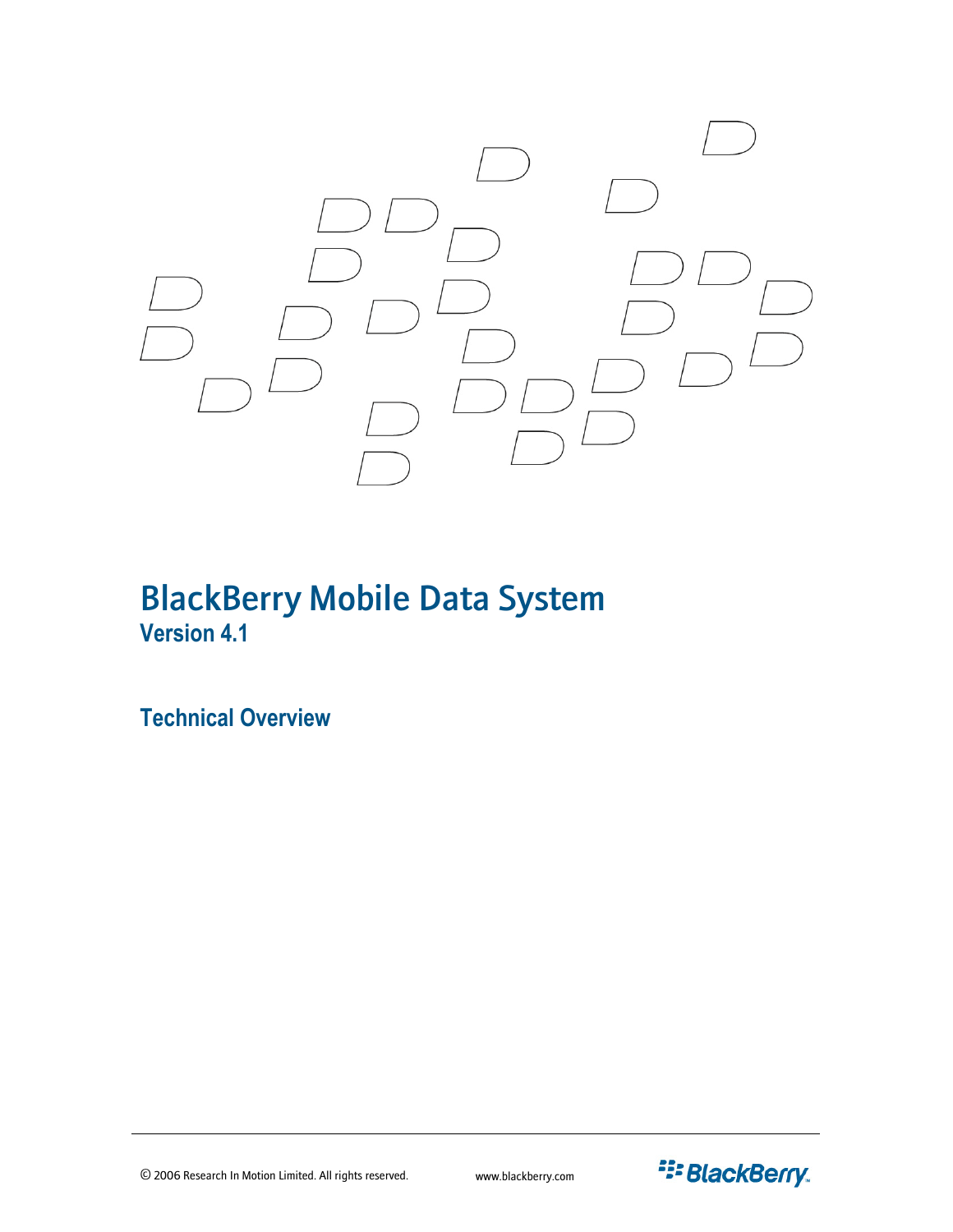# **Contents**

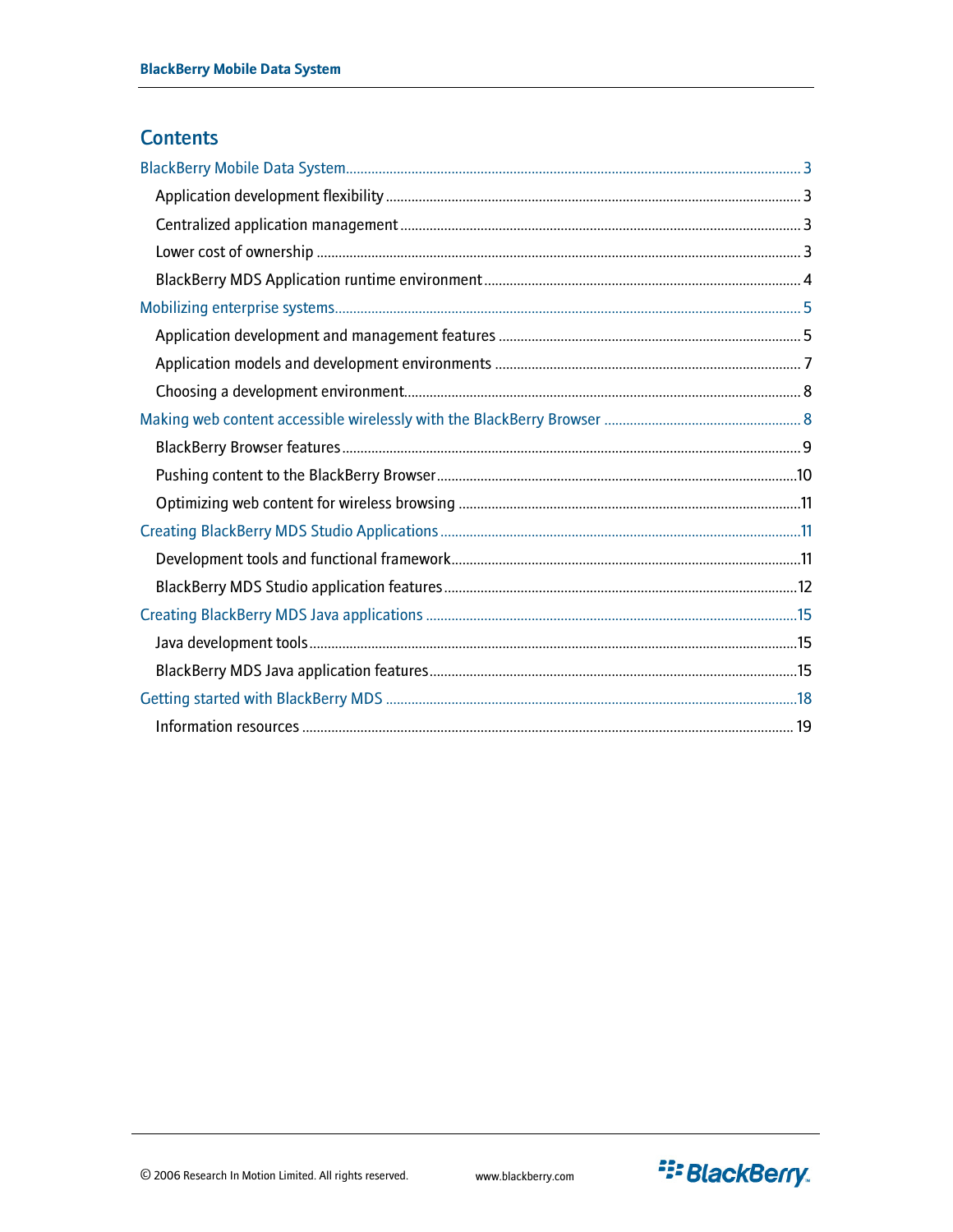# <span id="page-2-0"></span>BlackBerry Mobile Data System

This document describes how to extend the BlackBerry Enterprise Solution™ using the BlackBerry Mobile Data System™ (BlackBerry MDS™) to provide a mobile workforce with access to a wide range of corporate data and applications.

Unless otherwise stated, the information in this document applies to the following product versions:

- BlackBerry® Device Software, version 4.1 or later
- BlackBerry Enterprise Server™ with BlackBerry MDS Services, version 4.1 or later
- BlackBerry Java Development Environment, version 4.1 or later
- BlackBerry MDS Studio™, version 4.1 or later
- Plazmic Content Developer's Kit™ for BlackBerry, version 4.1 or later

#### Application development flexibility

The BlackBerry MDS is an application development framework that provides tools to build and deploy applications for the BlackBerry Enterprise Solution. The BlackBerry MDS provides multiple development options and developer tools, and it uses standards-based mechanisms and protocols to simplify integration with existing applications and systems. Corporate and third-party application developers can also take advantage of a range of development support services and programs.

### Centralized application management

The BlackBerry MDS enables system administrators to deploy and manage applications using familiar BlackBerry Enterprise Server administration tools and to install, deploy, upgrade, and remove applications wirelessly.

#### Lower cost of ownership

The BlackBerry MDS lowers the total cost of ownership by

- making sure that technologies and systems are reusable
- reducing development time and complexity
- optimizing wireless data transmissions for increased performance and lower operating costs
- providing centralized, wireless application management

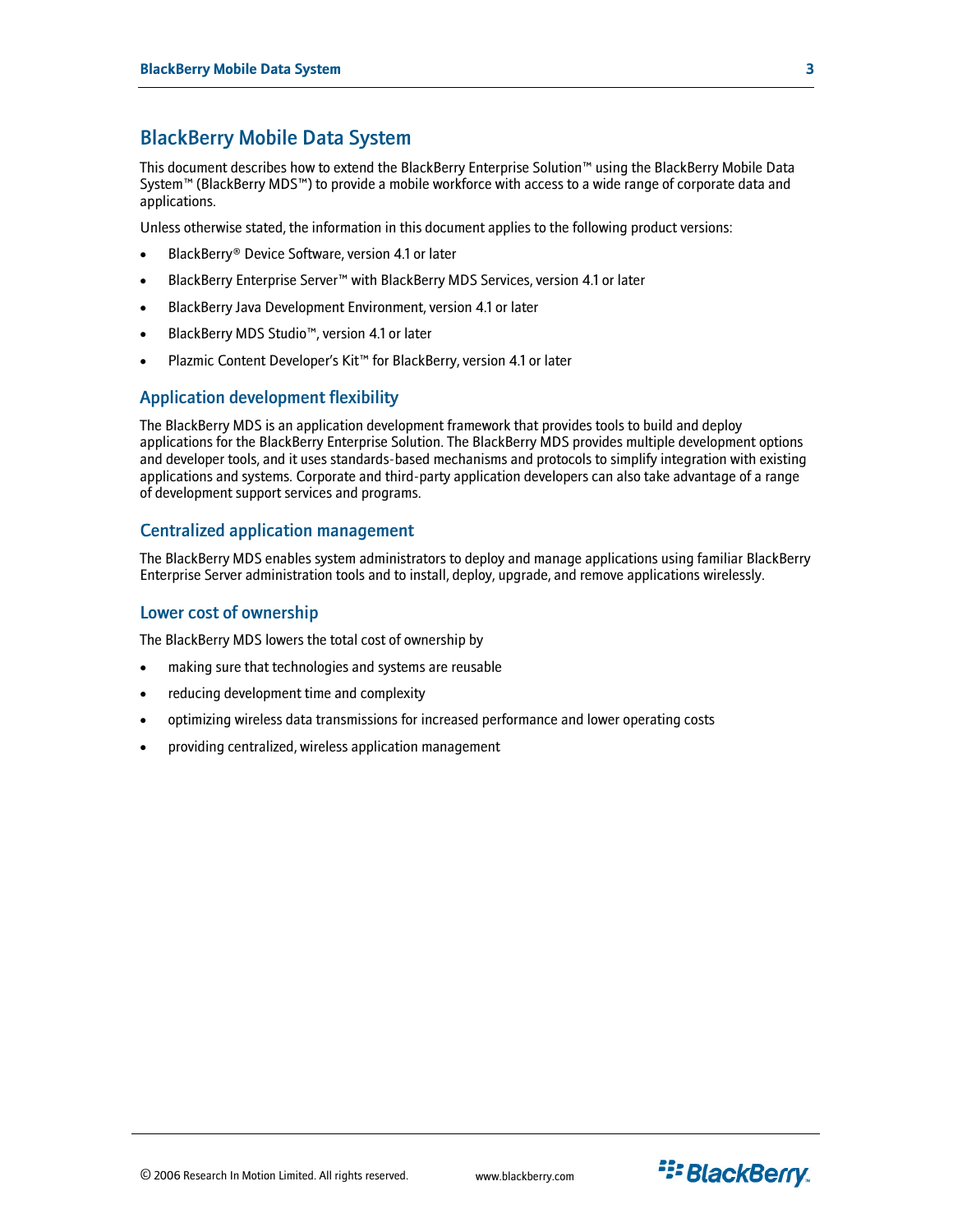

# <span id="page-3-0"></span>BlackBerry MDS Application runtime environment

Runtime environment

#### BlackBerry MDS application runtime environment components

| <b>Runtime</b><br>component                                                             | <b>Description</b>                                                                                                                                                                                                                                                                                                                                                                                                                                                                                                                                                                                                                                                                                                                                                                                                                                                                                                                                                                                                                                                                                                                                                                                                                                                                               |
|-----------------------------------------------------------------------------------------|--------------------------------------------------------------------------------------------------------------------------------------------------------------------------------------------------------------------------------------------------------------------------------------------------------------------------------------------------------------------------------------------------------------------------------------------------------------------------------------------------------------------------------------------------------------------------------------------------------------------------------------------------------------------------------------------------------------------------------------------------------------------------------------------------------------------------------------------------------------------------------------------------------------------------------------------------------------------------------------------------------------------------------------------------------------------------------------------------------------------------------------------------------------------------------------------------------------------------------------------------------------------------------------------------|
| Application and<br>content servers<br>and databases                                     | Applications and content reside on servers behind the corporate firewall. The BlackBerry<br>MDS Services manage connections between the application and content servers and<br>BlackBerry devices.                                                                                                                                                                                                                                                                                                                                                                                                                                                                                                                                                                                                                                                                                                                                                                                                                                                                                                                                                                                                                                                                                               |
| Communication<br>protocol and<br>content types                                          | The BlackBerry MDS Services communicate with application servers and content servers<br>using the following protocols:<br>SOAP/HTTP<br>$\bullet$<br>Custom data/HTTP<br>$\bullet$<br>XMI/HTTP<br>$\bullet$<br>HTML/HTTP<br>$\bullet$<br>WML/HTTP<br>$\bullet$                                                                                                                                                                                                                                                                                                                                                                                                                                                                                                                                                                                                                                                                                                                                                                                                                                                                                                                                                                                                                                    |
| <b>BlackBerry</b><br><b>Enterprise Server</b><br>with BlackBerry<br><b>MDS Services</b> | On the BlackBerry Enterprise Server, the BlackBerry MDS Services are designed to extend<br>enterprise systems to BlackBerry devices. The BlackBerry MDS Services encompass the<br>following services:<br>The BlackBerry MDS Connection Service provides TCP-and HTTP-based connectivity<br>between mobile applications on BlackBerry devices and enterprise applications that<br>reside behind the firewall.<br>The BlackBerry MDS Application Integration Service supports web services and other<br>$\bullet$<br>standard mechanisms for integrating mobile applications with enterprise<br>applications. The application integration service also manages transmitting<br>application data messages between BlackBerry MDS Studio applications and back-<br>end systems.<br>The BlackBerry MDS Provisioning Service controls which applications users can<br>$\bullet$<br>download to BlackBerry devices and manages installating wireless applications on<br><b>BlackBerry devices.</b><br>The BlackBerry MDS Data Optimization Service transforms existing server-side<br>$\bullet$<br>content and data into a format that is optimized for efficient wireless transmission<br>and for use on mobile devices.<br>The BlackBerry MDS Administration and Management Service manages policies, |

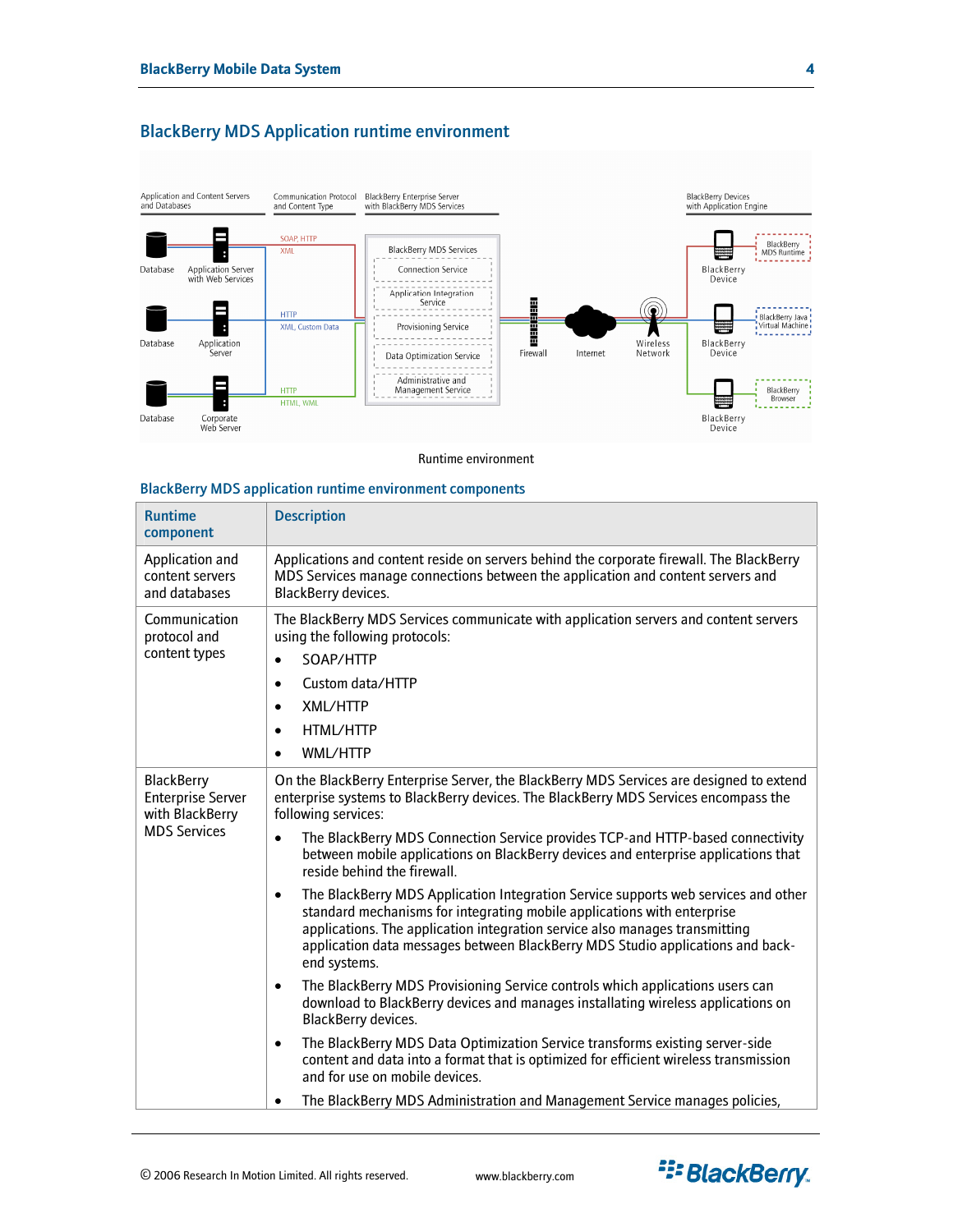<span id="page-4-0"></span>

| <b>Runtime</b><br>component                                | <b>Description</b>                                                                                                                                                                                                                                                                                                                                                                                       |  |  |
|------------------------------------------------------------|----------------------------------------------------------------------------------------------------------------------------------------------------------------------------------------------------------------------------------------------------------------------------------------------------------------------------------------------------------------------------------------------------------|--|--|
|                                                            | such as application availability to users and services availability to applications. It<br>also centralizes application lifecycle management.                                                                                                                                                                                                                                                            |  |  |
| <b>BlackBerry Mobile</b><br>Data System<br>device software | The BlackBerry MDS uses the following device software to run BlackBerry MDS<br>Applications on the device:                                                                                                                                                                                                                                                                                               |  |  |
|                                                            | The BlackBerry MDS Runtime™ provides runtime services for applications that are<br>$\bullet$<br>developed with BlackBerry MDS Studio. Users must download the BlackBerry MDS<br>Runtime to use BlackBerry MDS Studio applications on their BlackBerry devices. To<br>download the BlackBerry MDS Runtime, visit http://www.blackberry.com.                                                               |  |  |
|                                                            | The BlackBerry Java Virtual Machine™ (BlackBerry JVM) provides a secure<br>$\bullet$<br>environment on BlackBerry devices for running custom Java™ applications that are<br>created with the BlackBerry Java Development Environment (JDE).                                                                                                                                                              |  |  |
|                                                            | The BlackBerry Browser enables access to web-based applications and supports<br>$\bullet$<br>Internet standards, such as HTML, Wireless Markup Language (WML), Common<br>Gateway Interface (CGI), Microsoft <sup>®</sup> Active Server Pages (ASP), and JavaServer<br>Pages™ (JSP). The BlackBerry Browser is included with the BlackBerry Enterprise<br>Solution and runs on top of the BlackBerry JVM. |  |  |

# Mobilizing enterprise systems

The BlackBerry MDS Services simplify wireless application development by making the complexities of wireless networking transparent to application developers. The connection service provides the connection between the corporate environment and BlackBerry devices on multiple wireless networks; BlackBerry devices appear as clients on the corporate LAN.



Wireless extensibility of corporate data

The connection service supports standard protocols, such as HTTP, to provide access to existing web and application servers. Application developers can use standard enterprise programming, such as Microsoft .NET and Java Platform, Enterprise Edition (Java EE), to enable both push-based and pull-based access to a wide range of corporate systems and databases, while using existing back-end architectures.

# Application development and management features

| <b>Feature</b>            | <b>Description</b>                                                                                                                                                                                                                                                                                                                                                                           |
|---------------------------|----------------------------------------------------------------------------------------------------------------------------------------------------------------------------------------------------------------------------------------------------------------------------------------------------------------------------------------------------------------------------------------------|
| Corporate<br>connectivity | The connection service provides access to corporate web and application servers, including<br>web services, using standard protocols, such as HTTP, HTTPS, and Simple Object Access<br>Protocol (SOAP).                                                                                                                                                                                      |
| Security                  | Communication between BlackBerry devices and the BlackBerry Enterprise Server in<br>٠<br>the corporate network is encrypted using Triple Data Encryption Standard (DES) or<br>Advanced Encryption Standard (AES). This encrypted communication channel is<br>available for BlackBerry MDS Browser Applications, BlackBerry MDS Java applications,<br>and BlackBerry MDS Studio applications. |
|                           | If the web service has access to a Certificate Authority (CA), messages between<br>٠<br>BlackBerry MDS Studio applications and web services also encrypt data using Rivest<br>Shamir Adleman (RSA) or Digital Signature Algorithm (DSA) keys, which provide two-<br>factor authentication.                                                                                                   |

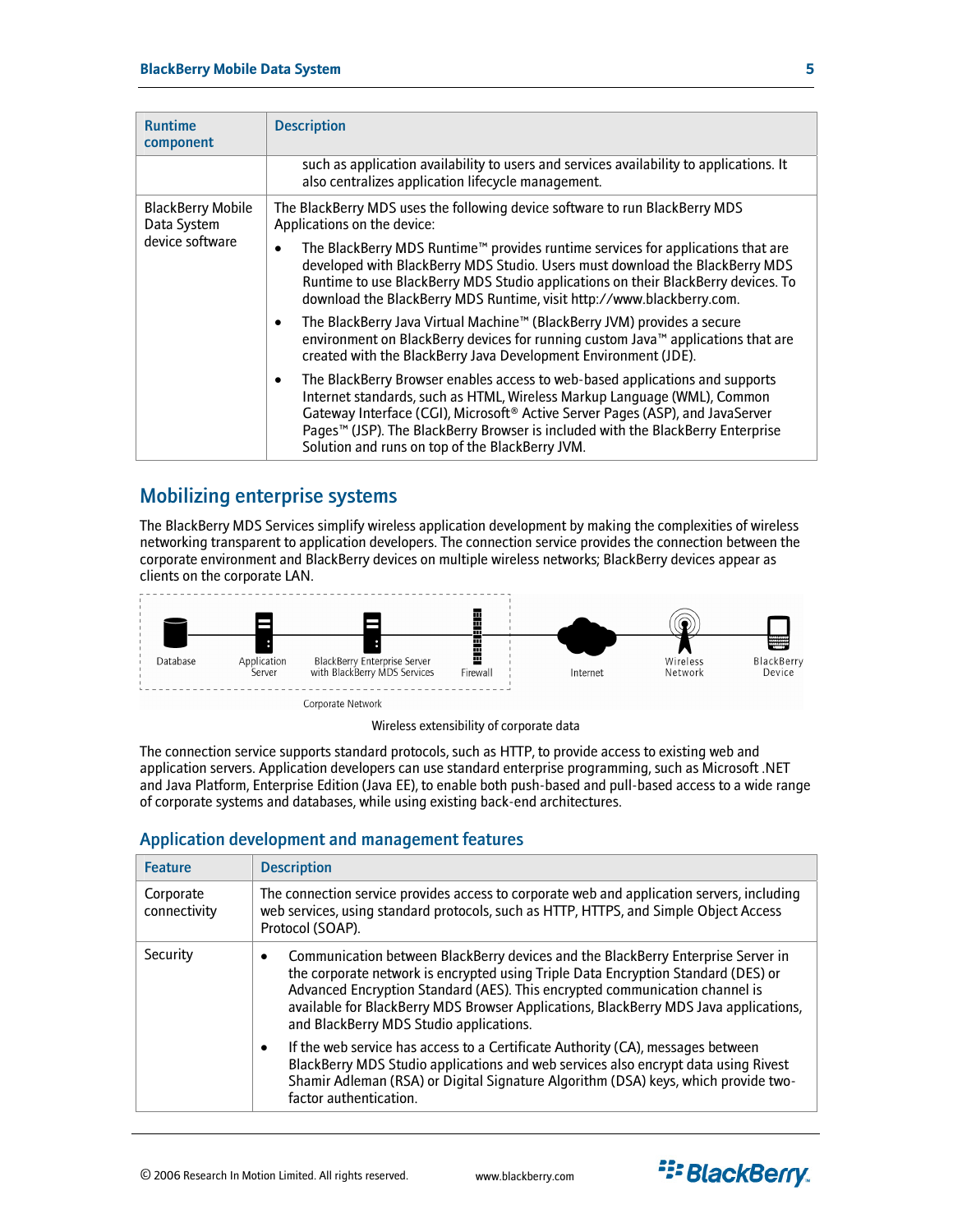| <b>Feature</b>                      | <b>Description</b>                                                                                                                                                                                                                                                                                                                                                                                                                                                                                                                                                                                                             |
|-------------------------------------|--------------------------------------------------------------------------------------------------------------------------------------------------------------------------------------------------------------------------------------------------------------------------------------------------------------------------------------------------------------------------------------------------------------------------------------------------------------------------------------------------------------------------------------------------------------------------------------------------------------------------------|
|                                     | The BlackBerry Enterprise Solution also supports other security standards, including<br>$\bullet$<br>Transfer Layer Security (TLS), Secure Socket Layer (SSL), Secure Multipurpose Internet<br>Mail Extensions (S/MIME), IT security policies, code signing, and certificates.                                                                                                                                                                                                                                                                                                                                                 |
|                                     | System administrators can also set IT policies to enforce corporate security policies,<br>$\bullet$<br>such as a minimum password length requirement (see the BlackBerry Enterprise Server<br>IT Policy Reference Guide for more information on IT policies). Additionally, if a<br>BlackBerry device is lost or stolen, system administrators can send IT commands<br>wirelessly to lock the BlackBerry device or to delete user and corporate data from it.                                                                                                                                                                  |
| Data push                           | The architecture that is used for BlackBerry wireless email is available for custom wireless<br>application data. For Browser and Java application models, server-side applications, written<br>in a variety of programming languages, retrieve content from a corporate web server, an<br>application server, or a database. The applications then send HTTP POST or Push Access<br>Protocol (PAP) requests to the connection service to send the content proactively to specific<br>BlackBerry device users. BlackBerry MDS Studio applications use web services eventing<br>(WS-Eventing) to provide similar functionality. |
| Flexibility                         | Organizations can choose every component of a mobile wireless environment, including<br>BlackBerry devices, networks, applications, and vendors, and they can support a diverse<br>array of corporate data, applications, and legacy systems.                                                                                                                                                                                                                                                                                                                                                                                  |
| <b>Wireless</b><br>interoperability | The BlackBerry MDS solution provides connectivity to multiple wireless networks globally<br>on a common architecture.                                                                                                                                                                                                                                                                                                                                                                                                                                                                                                          |
| Management                          | System administrators can use centralized tools to track and control BlackBerry devices, to<br>control network and server access, and to deploy applications to help maintain the integrity<br>of enterprise systems in a wireless environment.                                                                                                                                                                                                                                                                                                                                                                                |

#### Pushing content to users

Instead of waiting for users to access data, application developers and system administrators can proactively send the data that users need. Server-side applications can send automatic updates and alerts when data changes, without users requesting the new content. For example, corporations can enable sales people to register for a service that notifies them when they can complete their customers' orders.

Push services can be used with any of the BlackBerry MDS application models. The BlackBerry Browser includes a listener for push connections. Application developers can also design BlackBerry MDS Java or BlackBerry MDS Studio applications that listen silently in the background for push requests.

| Advantage                                                 | <b>Description</b>                                                                                                                                                                                                                              |
|-----------------------------------------------------------|-------------------------------------------------------------------------------------------------------------------------------------------------------------------------------------------------------------------------------------------------|
| Use the network<br>efficiently                            | Applications use the network efficiently because they send data only when it has changed.<br>BlackBerry device users do not have to retrieve information periodically, and applications do<br>not have to poll for updates.                     |
| Increase user<br>productivity                             | BlackBerry device users can be productive because they do not have to check for new<br>information. System administrators can configure applications to send updated content or<br>alerts immediately and to notify users when content arrives. |
| Increase<br>information<br>availability and<br>timeliness | BlackBerry device users can access the most current information. This information can be<br>cached on the BlackBerry device, so users can retrieve it even when they are outside a<br>wireless coverage area.                                   |

Server push applications provide several advantages:

All push application content is compressed and encrypted over the network in the same way as all other BlackBerry communication, and content can also be encrypted on the BlackBerry device if content protection is enabled. The BlackBerry Infrastructure manages the connection to the wireless network and verifies that content is delivered to users as soon as they are in a wireless coverage area.

For examples of browser push services, see ["Pushing content to the BlackBerry Browser"](#page-9-1) on page [10.](#page-9-1) 

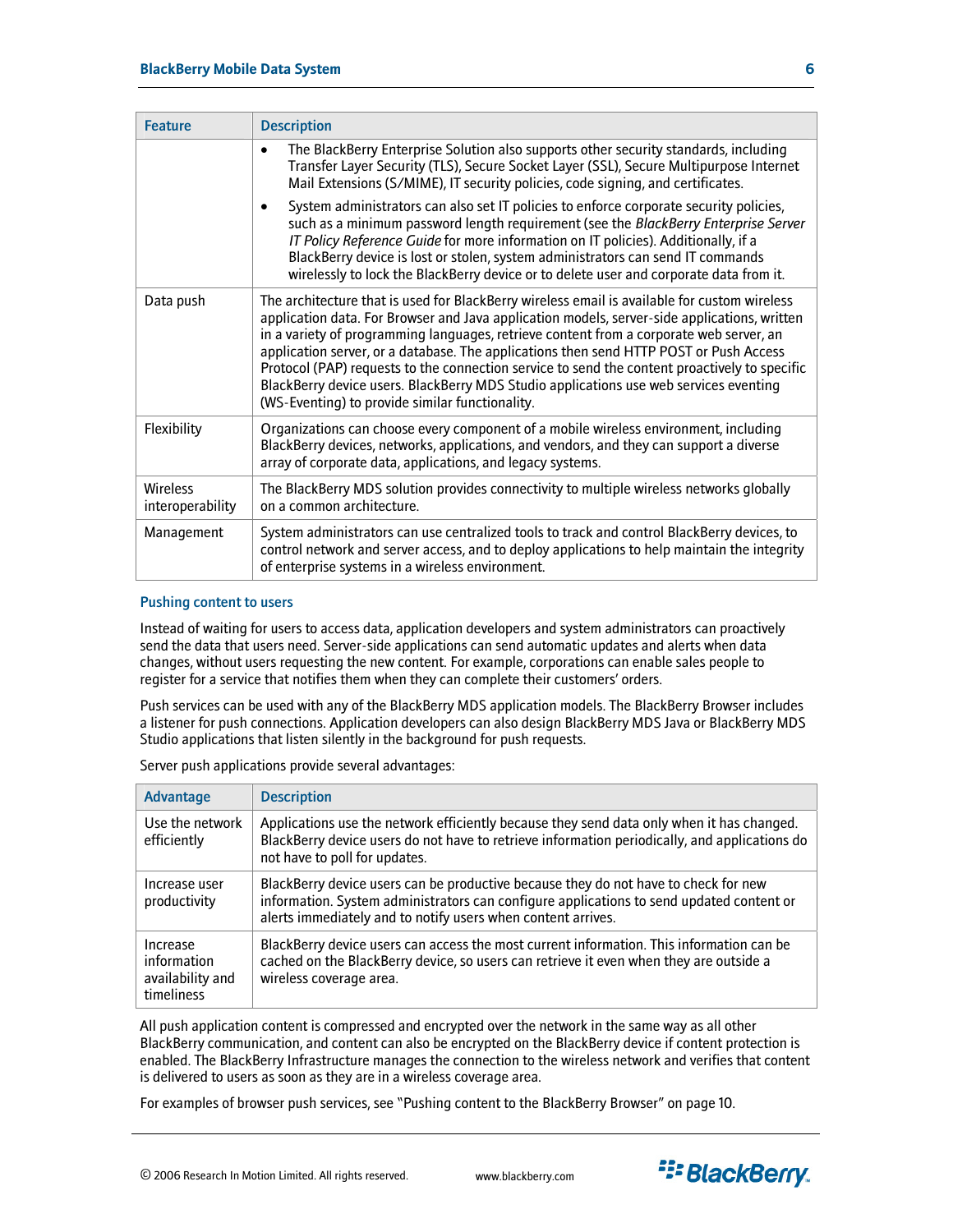| <b>Application model</b>                                                      | <b>BlackBerry device</b><br>software | <b>Development environment</b>                                                                                                                                                                                                                                                                                                                                                                                                                                                                                                                                                                                         |
|-------------------------------------------------------------------------------|--------------------------------------|------------------------------------------------------------------------------------------------------------------------------------------------------------------------------------------------------------------------------------------------------------------------------------------------------------------------------------------------------------------------------------------------------------------------------------------------------------------------------------------------------------------------------------------------------------------------------------------------------------------------|
| Browser model:<br><b>BlackBerry MDS</b><br><b>Browser</b><br>applications     | <b>BlackBerry Browser</b>            | To provide mobile access to intranet content and to create<br>$\bullet$<br>web-based wireless applications that BlackBerry users can<br>access through the BlackBerry Browser, use existing web<br>content development tools. Extend existing web-based<br>applications wirelessly with little custom development. See<br>"Making web content accessible wirelessly" on page 8 for<br>more information.                                                                                                                                                                                                                |
|                                                                               |                                      | To learn how to optimize new and existing web applications<br>$\bullet$<br>for the BlackBerry Browser using standard web development<br>tools, use the BlackBerry Wireless Handheld Browser Content<br>Developer Guide.                                                                                                                                                                                                                                                                                                                                                                                                |
|                                                                               |                                      | To create and test vector graphics and animations for<br>$\bullet$<br>BlackBerry devices, use the tools and simulators that the<br>Plazmic Content Developer's Kit for BlackBerry (Plazmic<br>CDK) provides.                                                                                                                                                                                                                                                                                                                                                                                                           |
| Web service model:<br><b>BlackBerry MDS</b><br>Studio applications            | <b>BlackBerry MDS</b><br>Runtime     | To create lightweight applications that provide mobile access to<br>enterprise web services, use the BlackBerry MDS Studio. The<br>BlackBerry MDS Studio is a powerful visual application design and<br>assembly tool that enables application developers to quickly<br>create rich-client applications that integrate with enterprise web<br>services using a component-based drag and drop approach.<br>Application developers can create robust functionality without<br>Java programming using the BlackBerry MDS Studio. See<br>"Creating BlackBerry MDS Studio Applications" on page 11 for<br>more information. |
| Traditional<br>client/server<br>model: BlackBerry<br>MDS Java<br>applications | <b>BlackBerry JVM</b>                | To create custom Java applications for the BlackBerry device that<br>provide a sophisticated user interface and navigation, robust data<br>management, and flexible support for custom data formats, use<br>the BlackBerry JDE. The BlackBerry JDE provides development<br>and simulation tools that enable application developers to build<br>rich-client Java Platform, Micro Edition (Java ME) applications,<br>which integrate with standard application servers, for BlackBerry<br>devices. See "Creating BlackBerry MDS Java applications" on<br>page 15 for more information.                                   |

# <span id="page-6-0"></span>Application models and development environments

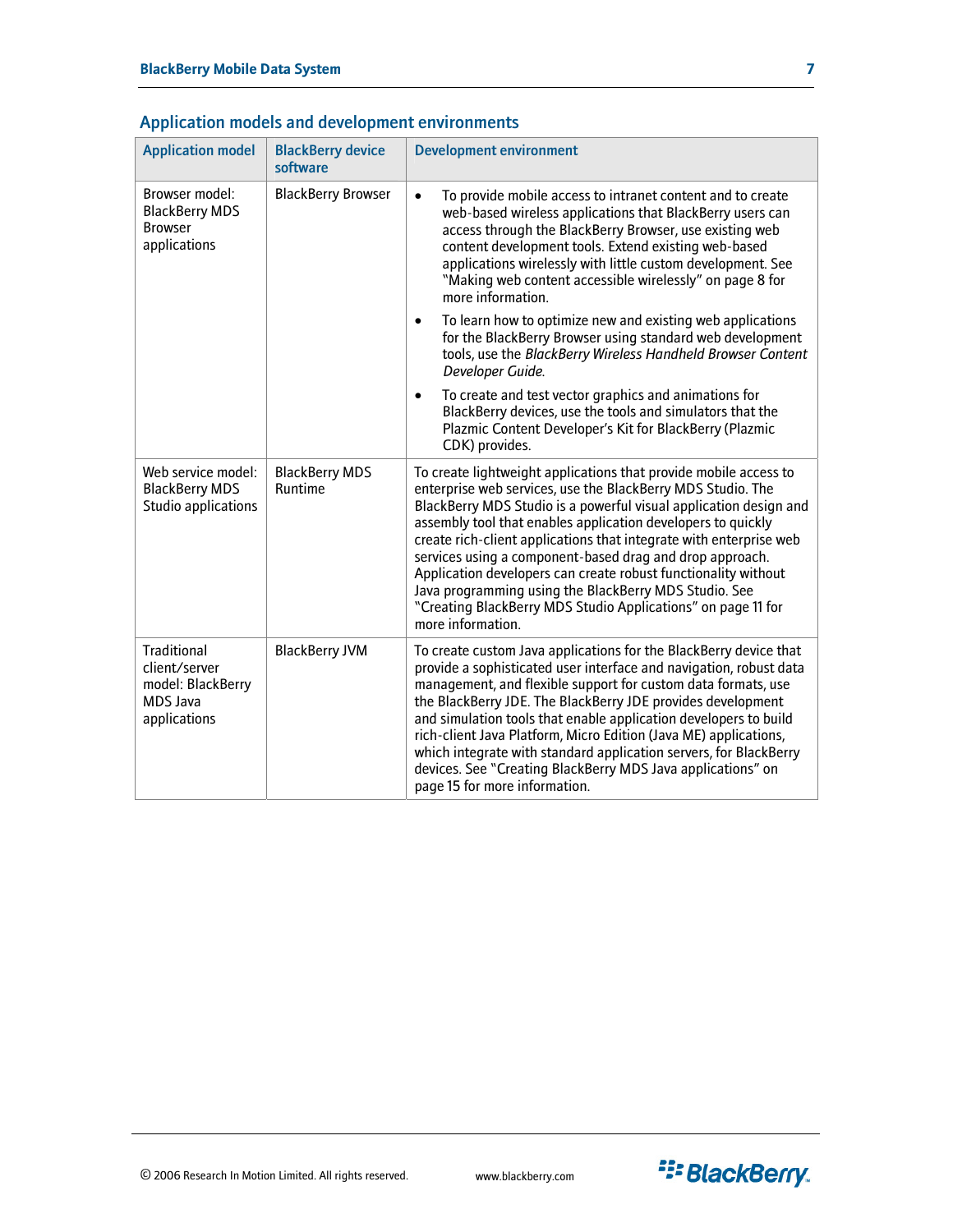| <b>Development consideration</b>                                                                                                                | <b>BlackBerry</b><br><b>MDS Browser</b><br>applications | <b>BlackBerry</b><br><b>MDS Studio</b><br>applications<br>with web<br>services | <b>BlackBerry</b><br><b>MDS Java</b><br><b>Applications</b> |
|-------------------------------------------------------------------------------------------------------------------------------------------------|---------------------------------------------------------|--------------------------------------------------------------------------------|-------------------------------------------------------------|
| requires little development effort                                                                                                              | X                                                       | X                                                                              |                                                             |
| enables developers to use HTML or WML to create the<br>user interface                                                                           | X                                                       |                                                                                |                                                             |
| simplifies data synchronization and reliability                                                                                                 | X                                                       | X                                                                              |                                                             |
| enables developers to create applications that are<br>portable to other devices                                                                 | X                                                       |                                                                                | $\mathbf{x}$                                                |
| provides a robust and customizable user interface                                                                                               |                                                         | X                                                                              | X                                                           |
| supports complex applications or data structures                                                                                                |                                                         | x                                                                              | x                                                           |
| requires research and development time                                                                                                          |                                                         | X                                                                              | x                                                           |
| enables developers to create applications that are useful<br>when the BlackBerry device is turned off or is outside a<br>wireless coverage area |                                                         | X                                                                              | X                                                           |
| provides a drag and drop development environment                                                                                                |                                                         | X                                                                              |                                                             |

### <span id="page-7-0"></span>Choosing a development environment

Regardless of an organization's development approach, several options are available for developing and deploying wireless applications. Organizations can develop the applications in-house, use third-party development platforms and tools, or work with independent software vendors and systems integrators to assist with application development and integration.

Organizations can also purchase a wide variety of off-the-shelf third-party solutions. See the *Enterprise Solutions Guide for BlackBerry 2005 - 2006* at [www.blackberry.com/ThirdParty](http://www.blackberry.com/ThirdParty) for information on the thirdparty solutions that are available.

# <span id="page-7-1"></span>Making web content accessible wirelessly with the BlackBerry Browser

A browser-based, thin-client approach is a straightforward model for wireless applications. System administrators can make a wide variety of intranet content available to BlackBerry device users through the BlackBerry Browser without any custom application development. Many existing intranets can be made available wirelessly without modification, and web developers can use standard web development software to create web content and server-side scripts.





The BlackBerry MDS Connection Service provides an encrypted HTTP connection between BlackBerry devices and the corporate network. Users browse web content using the same encrypted communication channel that is used for BlackBerry messaging.

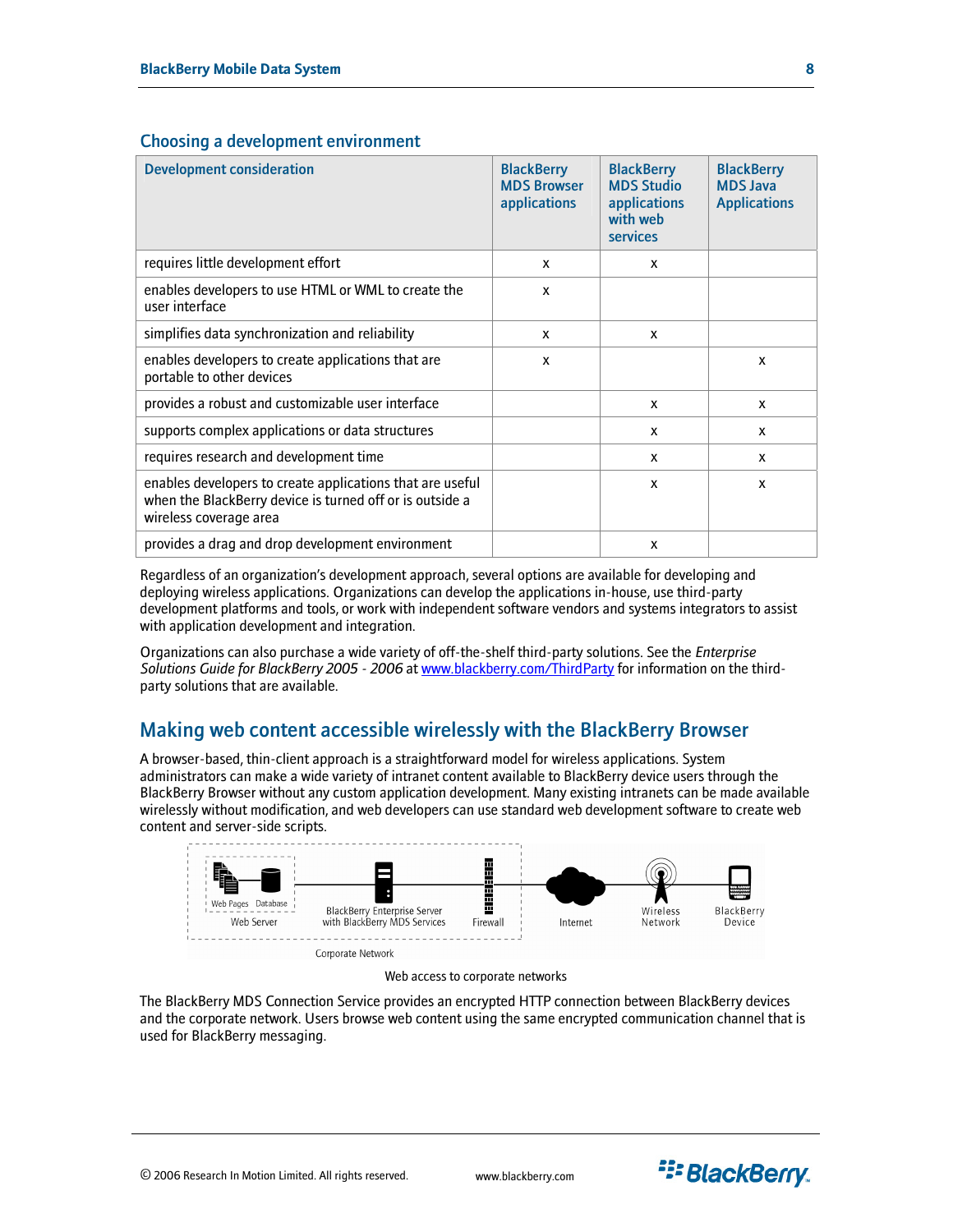# <span id="page-8-0"></span>BlackBerry Browser features

The BlackBerry Browser provides features that can accommodate the constraints of mobile devices and wireless networks to make mobile browsing efficient and user-friendly.

| <b>Feature</b>                                           | <b>Description</b>                                                                                                                                                                                                                                                                                                                                                                                                                                                                                                                                                                                                                                                                                                                                                                                          |
|----------------------------------------------------------|-------------------------------------------------------------------------------------------------------------------------------------------------------------------------------------------------------------------------------------------------------------------------------------------------------------------------------------------------------------------------------------------------------------------------------------------------------------------------------------------------------------------------------------------------------------------------------------------------------------------------------------------------------------------------------------------------------------------------------------------------------------------------------------------------------------|
| Web content<br>support                                   | The BlackBerry Browser supports a wide range of web content, including<br>Markup: Compact HTML (cHTML), HTML, XHTML Mobile Profile, WML, and SVG<br>$\bullet$<br>Images: GIF (GIF87a and GIF89 - static only), WBMP, PNG, and JPEG <sup>1</sup><br>$\bullet$<br>Scripts: WMLScript and JavaScript™ (JavaScript 1.3 and earlier; subsets of JavaScript 1.4<br>$\bullet$<br>and 1.5; and the ECMA-262 ECMAScript Language Specification)<br>Media: SVG-based interactive media and animations<br>$\bullet$                                                                                                                                                                                                                                                                                                    |
| Background<br>requests                                   | Browser requests can run in the background, so users can continue to view other web pages<br>or use other applications while the web page is loading.                                                                                                                                                                                                                                                                                                                                                                                                                                                                                                                                                                                                                                                       |
| Pending or<br>offline content                            | If users are outside of a wireless coverage area, they have a number of options for managing<br>web content requests:<br>When a web page request cannot be completed, the user can save the pending request<br>$\bullet$<br>to the Messages screen. The BlackBerry Browser resends the request when the<br>BlackBerry device is in a wireless coverage area and can notify the user when the page<br>is available.<br>Users can define bookmarks for offline use, so they can view cached content without<br>$\bullet$<br>retrieving it from the server again.<br>Users can fill out offline forms and have the BlackBerry Browser queue and submit the<br>$\bullet$<br>forms in sequence when the BlackBerry device is in a wireless coverage area.                                                        |
| Integration with<br>BlackBerry<br>device<br>applications | The BlackBerry Browser integrates with other BlackBerry device applications to provide a<br>consistent user experience. Users click a URL in an email message to view that web page in<br>the BlackBerry Browser. The BlackBerry Browser recognizes URLs, email addresses, and<br>phone numbers in web pages, so users can click a link to open a new web page, compose an<br>email message, or place a phone call.                                                                                                                                                                                                                                                                                                                                                                                         |
| Content<br>optimized for<br>wireless<br>browsing         | The optimization service optimizes web content for wireless browsing:<br>Image optimization: Depending on BlackBerry device capabilities, the optimization<br>$\bullet$<br>service converts .jpeg, .gif, .ppm, and .pnm images to .png images, scales images to fit<br>the BlackBerry device screen dimensions and reduces color depth.<br>Content filtering: The optimization service processes HTML content to remove<br>$\bullet$<br>unsupported tags, converts data to a tokenized format, and compresses the data for<br>efficient delivery over the wireless network.<br>Page rendering: The optimization service retrieves images while it is processing HTML<br>$\bullet$<br>or XHTML content. It includes the images with the pages that it sends to the BlackBerry<br>device for faster browsing. |
| Data security                                            | All web browsing between the BlackBerry device and the corporate network occurs over the<br>standard encrypted connection through the connection service. The BlackBerry Enterprise<br>Server provides this data security out-of-the-box, without substantial additional setup.<br>The browser supports the standard SSL and TLS protocols for additional security, especially<br>to servers on the Internet. By default, if SSL or TLS is requested, the connection service<br>creates a proxy SSL connection on behalf of the BlackBerry device to make browsing faster.<br>Users can choose an end-to-end SSL connection. System administrators can set a policy to<br>enforce end-to-end SSL.                                                                                                           |

<span id="page-8-1"></span><sup>1</sup> The BlackBerry Browser supports JPEG images only on BlackBerry devices with color screens. For BlackBerry devices with monochrome screens, the BlackBerry MDS Data Optimization Service converts JPEG images to PNG format.

 $\overline{a}$ 

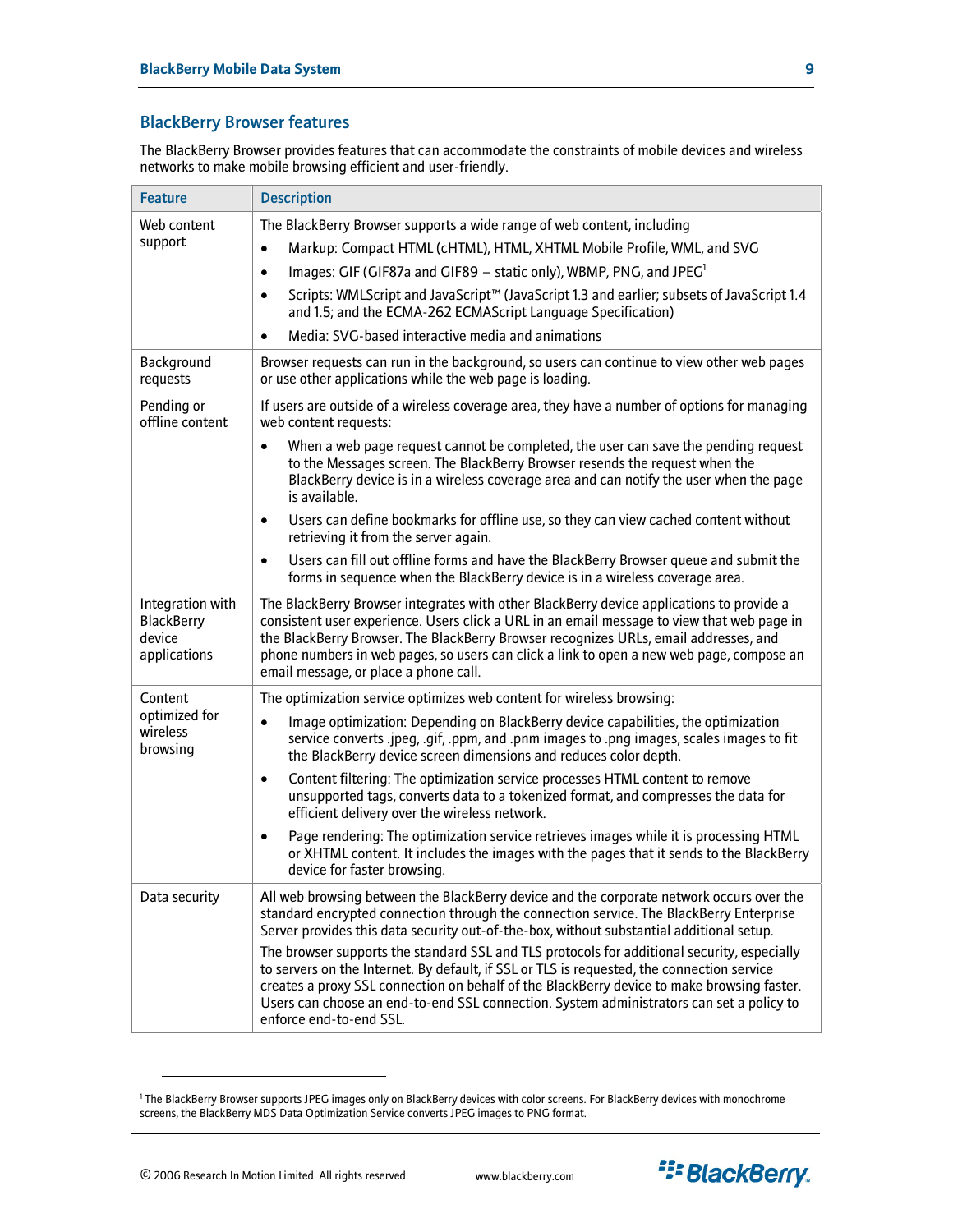<span id="page-9-0"></span>

| <b>Feature</b>        | <b>Description</b>                                                                                                                                                                                                                                                                                                                                                                                                                                                                                              |
|-----------------------|-----------------------------------------------------------------------------------------------------------------------------------------------------------------------------------------------------------------------------------------------------------------------------------------------------------------------------------------------------------------------------------------------------------------------------------------------------------------------------------------------------------------|
| Web access<br>control | System administrators control wireless access to resources on the corporate network.<br>Network authentication: The connection service supports several types of network<br>authentication, including HTTP Basic Authentication, NT LAN Manager (NTLM), and<br>Kerberos, so system administrators can control wireless access to web content using<br>existing network security mechanisms. The connection service also supports<br>Lightweight Third-Party Authentication (LTPA) if cookie storage is enabled. |
|                       | Access control: System administrators can assign roles to BlackBerry devices and push<br>initiators to control their activity through the connection service. Push access control<br>roles enable system administrators to limit push requests from push initiators to specific<br>BlackBerry device users. Pull access control roles enable system administrators to<br>permit or deny access to URLs that are requested by BlackBerry device users.                                                           |

# <span id="page-9-1"></span>Pushing content to the BlackBerry Browser

The BlackBerry Browser provides built-in support for various types of push services, which provide different notification options when the BlackBerry device receives pushed content. Each push service uses the same push mechanism through the connection service.

#### Browser messages

Applications can send web pages or alerts to the BlackBerry device so that they appear as browser message in the BlackBerry device messages list. The browser message includes the content to display or the URL of the page to fetch when the user requests it. This push method is useful for alerts to important information updates. Users set notification settings through the BlackBerry device profiles list.



Browser message from a Customer Relationship Management (CRM) system

#### Browser channels

Applications can push web pages to the BlackBerry device that create or update *channels*, which appear on the BlackBerry device Home screen with a custom icon. An updated icon appears when new content is available. This push service type effectively creates a browser-based application on the BlackBerry device that enables users to receive updates to certain types of data. A browser channel is an effective way to place a permanent icon on the Home screen that acts like a browser bookmark to important content.



Browser channel push from a CRM system

#### Browser cache updates

Applications can push web pages directly to the browser cache. The user receives no indication that the content is updated, but the next time that the user visits the specified URL, the browser retrieves the updated content

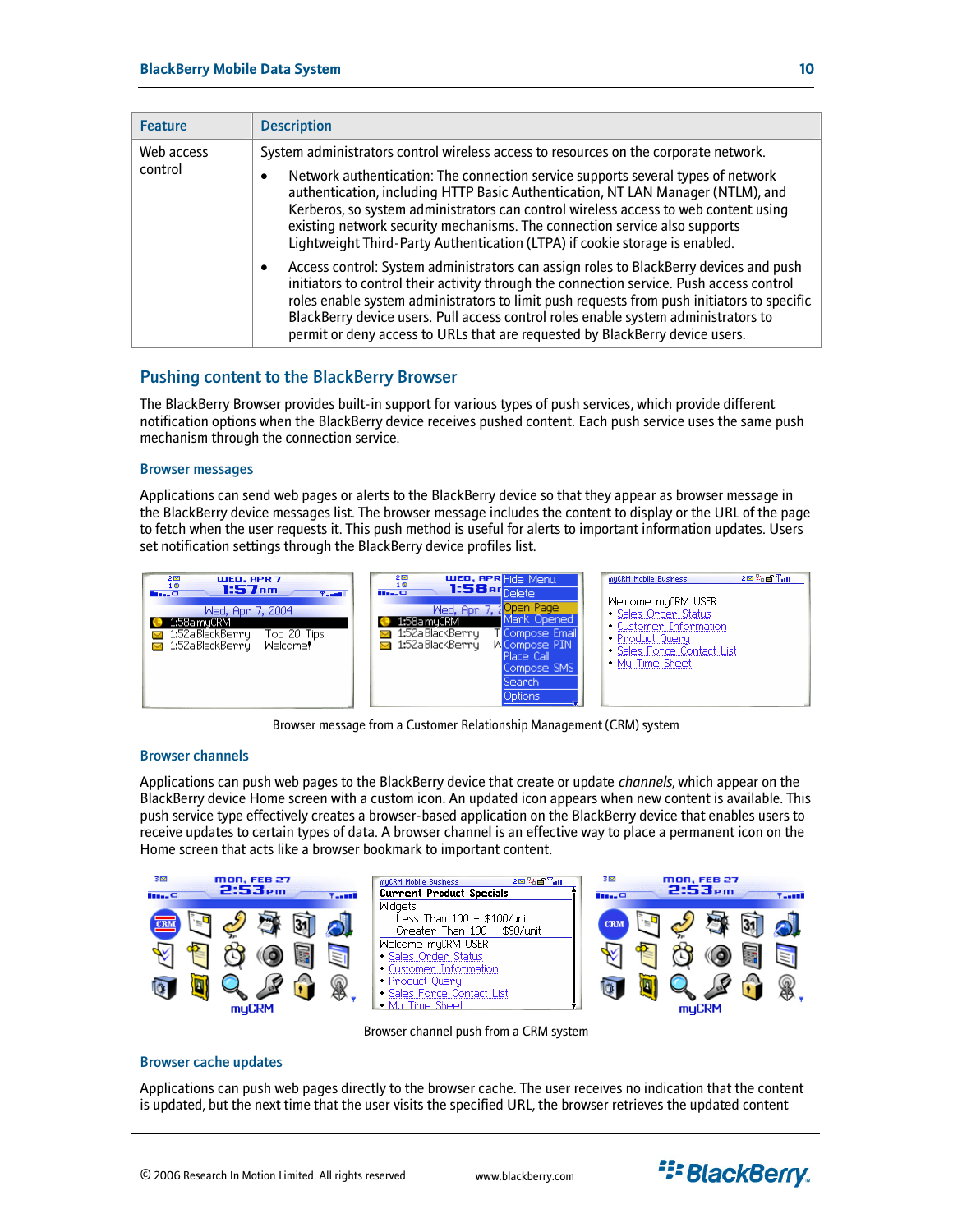<span id="page-10-0"></span>from the cache. Browser cache updates can provide users with quick access to current data on their BlackBerry devices, even when they are not in a wireless coverage area.

### Optimizing web content for wireless browsing

Web developers can optimize wireless browsing on BlackBerry devices by using simple page layouts that do not use frames, minimizing the use of scripts and embedded objects, such as applets, and avoiding reliance on images and colors. Web developers should design web pages to display on the small screens of mobile devices and them small so that they download quickly over wireless networks.

For server-side coding, web developers can use any language that can communicate with back-end applications or databases from a web interface, such as JSP, ASP, or Hypertext Preprocessor (PHP). The same back-end scripts can be used for both wireless device and computer browsers.

# <span id="page-10-1"></span>Creating BlackBerry MDS Studio Applications

BlackBerry MDS Studio applications combine the light-weight, programmatic simplicity of BlackBerry MDS Browser applications with the functional sophistication of BlackBerry MDS Java applications. BlackBerry MDS Studio applications enable BlackBerry device users to access the functionality of remote web services from their BlackBerry devices. Web services can be located on a server that resides either inside or outside of a corporate firewall; they are web-accessible application components that provide a set of well-defined operations (for example, a conversion utility). BlackBerry MDS Studio applications access these web services wirelessly through HTTP or HTTPS connections and communicate with them using SOAP.

BlackBerry MDS Studio applications use the operations performed by web services. Applications can be designed to access some or all the operations of a single web service, or they can be designed to access operations from multiple web services from within a single BlackBerry MDS Studio application.

The web service development model gives application developers design flexibility. BlackBerry MDS Studio applications also require less coding sophistication than traditional client/server application models because the web service, the BlackBerry MDS Runtime, and the BlackBerry MDS Services provide most of the complex programmatic functionality.

The reduced development complexity and the connection service push capabilities enable application developers to produce applications with the same performance, responsiveness, and user experience of traditional Java client applications, but in less time, without the need for extensive coding knowledge, and with fewer demands placed on the processing and memory constraints of the BlackBerry device.



#### Development tools and functional framework



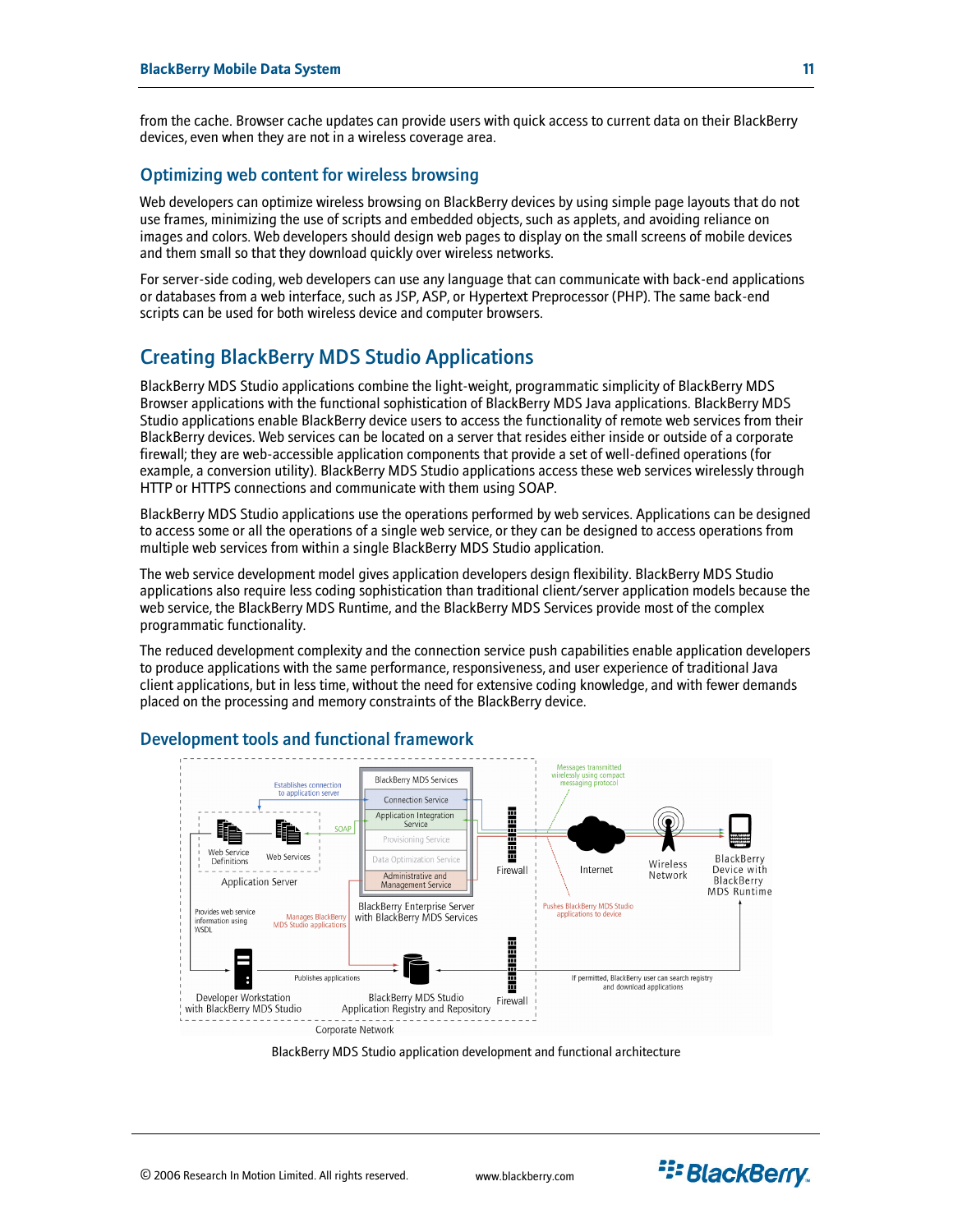| <b>Item</b>                               | <b>Description</b>                                                                                                                                                                                                                                                                                                                                                                                                                                                                                                                                                                                                                                                      |
|-------------------------------------------|-------------------------------------------------------------------------------------------------------------------------------------------------------------------------------------------------------------------------------------------------------------------------------------------------------------------------------------------------------------------------------------------------------------------------------------------------------------------------------------------------------------------------------------------------------------------------------------------------------------------------------------------------------------------------|
| <b>BlackBerry</b><br><b>MDS Studio</b>    | The BlackBerry MDS Studio is a graphical development tool in which application developers<br>design screen layouts, data elements, and application messages using a visual drag-and-drop<br>approach. Application developers can connect graphical components using wizards and<br>editors. Application developers can also connect to enterprise web service applications,<br>visualize supported operations, and generate a set of messages that they can use to interact<br>with enterprise data sources. The BlackBerry MDS Studio generates the required code to<br>transmit messages between BlackBerry MDS Studio applications and web services<br>applications. |
|                                           | Application developers can also use BlackBerry MDS Studio to customize application workflow<br>logic using JavaScript. When they complete an application's design, the BlackBerry MDS<br>Studio automatically generates an Extensible Markup Language (XML) metadata<br>representation of the application.                                                                                                                                                                                                                                                                                                                                                              |
| Application<br>registry and<br>repository | Application developers publish completed applications from the BlackBerry MDS Studio to an<br>application repository, and system administrators register the applications with the<br>BlackBerry MDS Services on the BlackBerry Enterprise Server. After the applications are<br>published and registered, System administrators can make them available to BlackBerry<br>device users. Organizations can distribute the applications using one of the following<br>methods:                                                                                                                                                                                            |
|                                           | pushing BlackBerry MDS Studio applications to devices from a central console                                                                                                                                                                                                                                                                                                                                                                                                                                                                                                                                                                                            |
|                                           | enabling BlackBerry device users to search the registry through a device-side console<br>$\bullet$<br>and download applications                                                                                                                                                                                                                                                                                                                                                                                                                                                                                                                                         |
| <b>BlackBerry</b><br><b>MDS Services</b>  | The BlackBerry MDS Services manage interactions between corporate applications and<br><b>BlackBerry MDS Studio applications on BlackBerry devices:</b>                                                                                                                                                                                                                                                                                                                                                                                                                                                                                                                  |
|                                           | The connection service provides connectivity between the BlackBerry device application<br>$\bullet$<br>and the application server.                                                                                                                                                                                                                                                                                                                                                                                                                                                                                                                                      |
|                                           | The application integration service supports web services.<br>$\bullet$                                                                                                                                                                                                                                                                                                                                                                                                                                                                                                                                                                                                 |
|                                           | The provisioning service controls which applications users can download to their<br>$\bullet$<br>BlackBerry devices and manages the installation of BlackBerry MDS Studio applications<br>on BlackBerry devices.                                                                                                                                                                                                                                                                                                                                                                                                                                                        |
|                                           | The administration and management service manages the policies that are associated<br>$\bullet$<br>with the BlackBerry MDS Studio applications, and it centralizes application lifecycle<br>management.                                                                                                                                                                                                                                                                                                                                                                                                                                                                 |
| <b>BlackBerry</b><br>device<br>runtime    | The BlackBerry MDS Runtime must be installed on the BlackBerry device before BlackBerry<br>device users can use BlackBerry MDS Studio applications. The BlackBerry MDS Runtime<br>provides the set of services necessary to interpret the XML that is produced by BlackBerry<br>MDS Studio and translate it into screen, data, and message components.                                                                                                                                                                                                                                                                                                                  |

# <span id="page-11-0"></span>BlackBerry MDS Studio application and functional architecture components

# BlackBerry MDS Studio application features

| <b>Feature</b>                                | <b>Description</b>                                                                                                                                                                                                                                            |
|-----------------------------------------------|---------------------------------------------------------------------------------------------------------------------------------------------------------------------------------------------------------------------------------------------------------------|
| <b>Distributed</b><br>processing<br>resources | BlackBerry MDS Studio applications do not perform operations themselves; they define what<br>to do. The programmatic behavior is distributed among multiple external components.                                                                              |
|                                               | On the application server, one or more web services contain the code to complete the<br>user tasks that the BlackBerry MDS Studio application provides and to support<br>operations such as binding, discovery, provisioning, and notification.               |
|                                               | On the BlackBerry device, the BlackBerry MDS Runtime provides a generic set of<br>$\bullet$<br>services such as screen handling, persistent data storage, and messaging for all of the<br>BlackBerry MDS Studio applications that run on a BlackBerry device. |
|                                               | This distributed processing model has several advantages.                                                                                                                                                                                                     |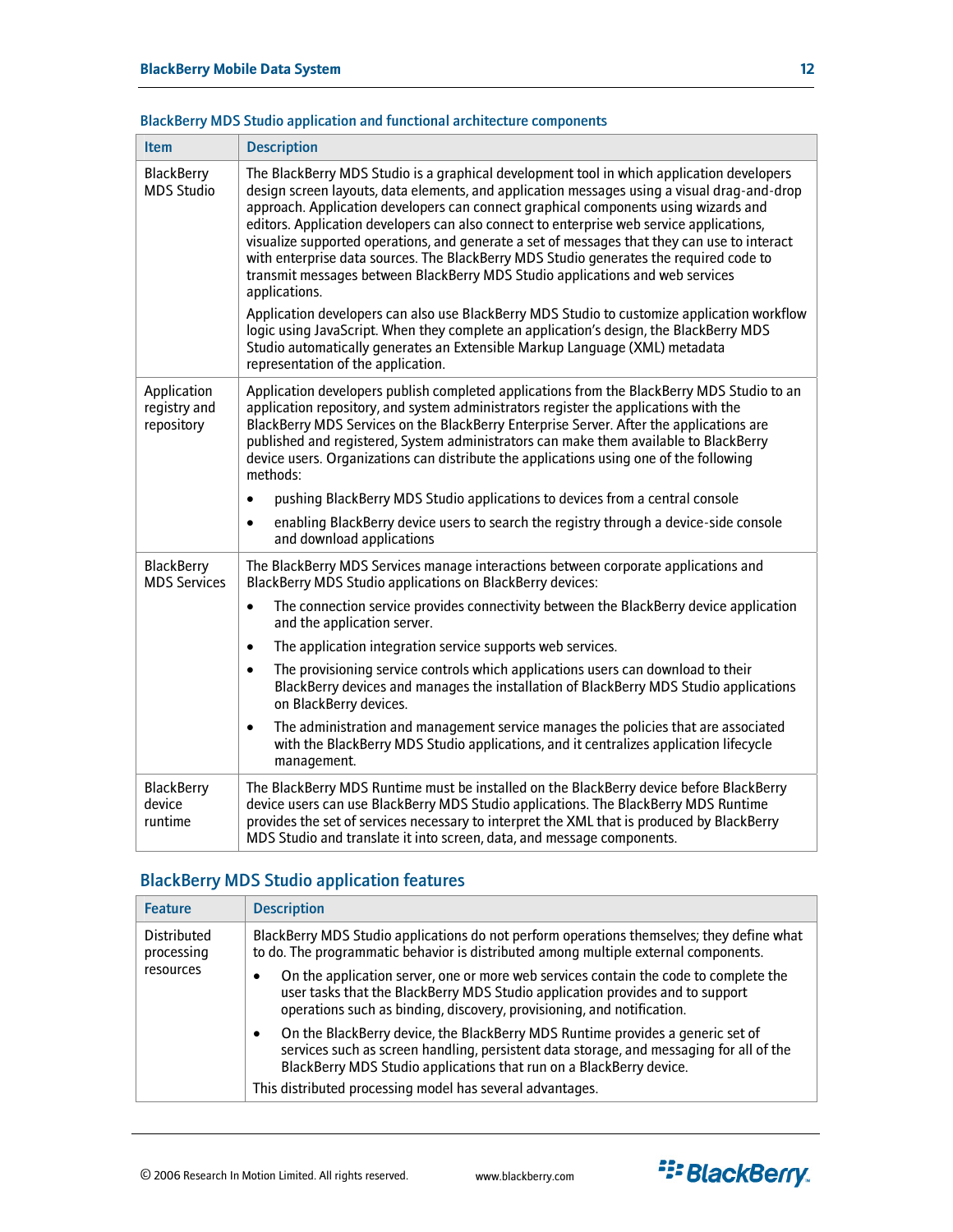| <b>Feature</b>                | <b>Description</b>                                                                                                                                                                                                                                                                                                                                                                                                                                                                                                                                                                                                |
|-------------------------------|-------------------------------------------------------------------------------------------------------------------------------------------------------------------------------------------------------------------------------------------------------------------------------------------------------------------------------------------------------------------------------------------------------------------------------------------------------------------------------------------------------------------------------------------------------------------------------------------------------------------|
|                               | Applications can use operations offered by existing web services, which reduces the<br>$\bullet$<br>amount of coding required and the time that is necessary to create functional<br>applications.                                                                                                                                                                                                                                                                                                                                                                                                                |
|                               | It reduces code duplication between applications, which reduces the incremental<br>٠<br>memory footprint that is associated with individual applications. It also reduces<br>complexity for application developers.                                                                                                                                                                                                                                                                                                                                                                                               |
|                               | Optimized services for common functionality improve the performance and<br>$\bullet$<br>responsiveness of BlackBerry MDS Studio applications. A common screen-handling<br>service enables all BlackBerry MDS Studio applications to have a consistent look and<br>feel.                                                                                                                                                                                                                                                                                                                                           |
| Optimized<br>memory usage     | BlackBerry MDS Studio applications are designed to be light-weight. Because web services<br>or the BlackBerry MDS Runtime manage data processing and storage, a BlackBerry MDS<br>Studio application is essentially an XML definition of the application components and the<br>cross-component mappings, plus any scripts or image resources.                                                                                                                                                                                                                                                                     |
| <b>Reduced CPU</b><br>usage   | Because the BlackBerry device performs few of the processing duties that are required by the<br>BlackBerry MDS Studio application, the burden on the BlackBerry device is much lighter than<br>in a standard client-server application design model.                                                                                                                                                                                                                                                                                                                                                              |
| Reduced<br>network traffic    | BlackBerry MDS Studio applications are designed to use the limited bandwidth available to<br>them efficiently. Messages are transmitted between the BlackBerry Enterprise Server and the<br>web services server using SOAP.                                                                                                                                                                                                                                                                                                                                                                                       |
|                               | Wireless messages are transmitted between the BlackBerry device and the BlackBerry<br>Enterprise Server using a compact messaging protocol that is optimized for a wireless<br>environment. The BlackBerry MDS Runtime and the application integration service contain<br>the required metadata, which reduces the size of the data that is transmitted wirelessly. The<br>application integration service manages the mapping between SOAP and the compact<br>messaging protocol.                                                                                                                                |
| Asynchronous<br>communication | The communication model that is used to transmit application messages between the<br>BlackBerry device and the remote web service is asynchronous. If an outbound message is<br>generated when the BlackBerry device is outside of a wireless coverage area, the message is<br>placed in an outbound queue until a wireless network connection is available. When the<br>message is placed in this queue, the application continues to function, regardless of whether<br>the message has been sent. Messages are transmitted from the queue in the background as<br>soon as the network connection is available. |
|                               | Similarly, BlackBerry MDS Services are designed to queue inbound messages and send them<br>to the BlackBerry device when a wireless connection is available. The asynchronous<br>communication model supports applications that are tolerant to sudden or unpredictable<br>connection loss. Because BlackBerry MDS Studio applications can store and process data<br>locally, and because BlackBerry MDS Studio application functionality is designed to be<br>continually available, BlackBerry device users should be able to access enterprise data at<br>almost any time.                                     |
| Pushing<br>content to         | BlackBerry MDS Studio applications use WS-Eventing to send information proactively to the<br>device.                                                                                                                                                                                                                                                                                                                                                                                                                                                                                                              |
| users                         | For push events, an outbound message component is designed to be bound at the time of<br>design to the subscription web service that is associated with the event. An inbound message<br>is also designed to be bound to the web service event. At runtime, the application can<br>subscribe to receive the web service event (for example, through BlackBerry device user input<br>that results in the outbound subscription message being sent). Web service events cause<br>inbound messages to be sent to the application.                                                                                    |
|                               | BlackBerry MDS Studio applications can notify BlackBerry device users of inbound messages<br>in several ways, including a flashing LED, a tune, or a vibration.                                                                                                                                                                                                                                                                                                                                                                                                                                                   |

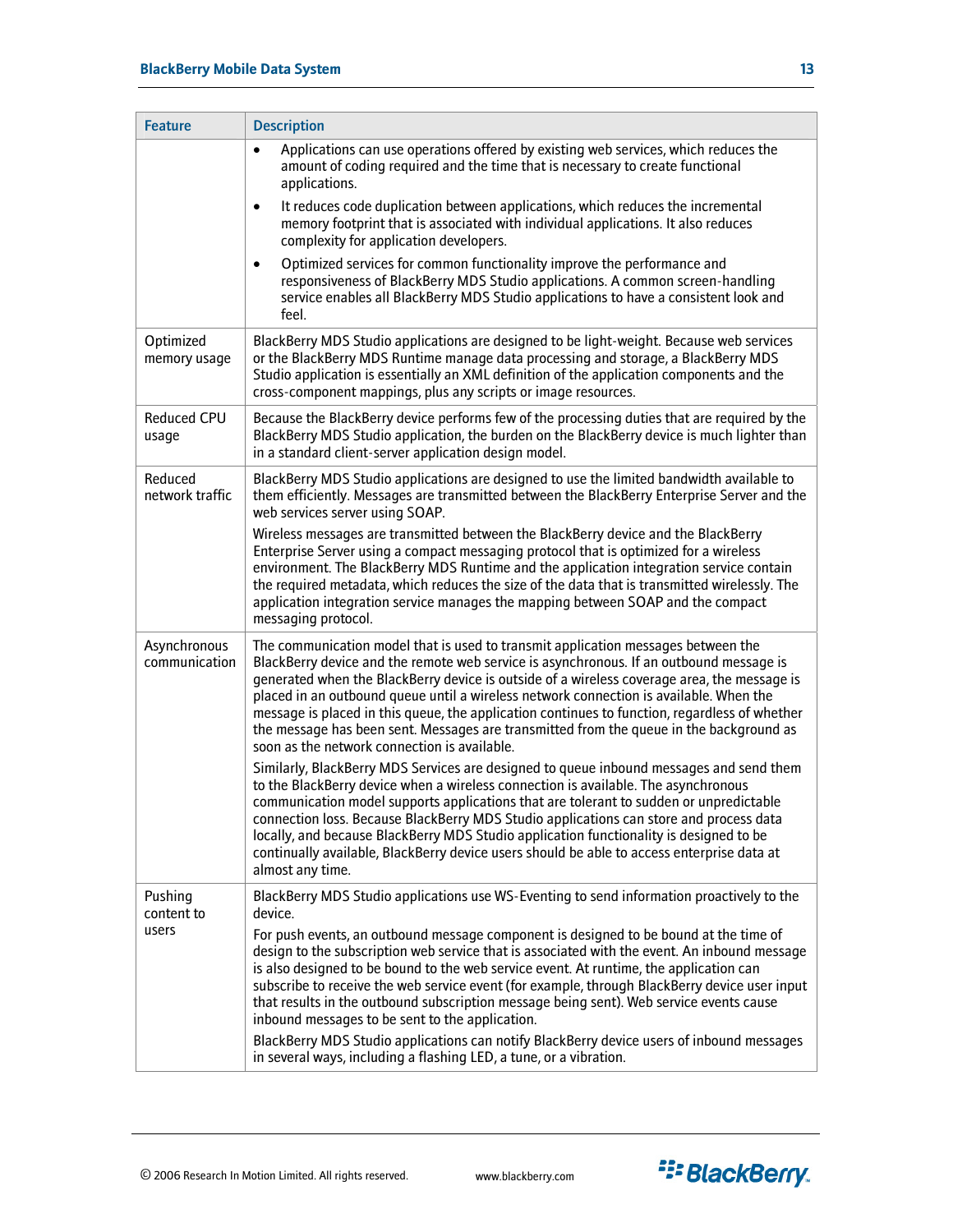| <b>Feature</b>                                                 | <b>Description</b>                                                                                                                                                                                                                                                                                                                                                                                                                                                                                                                               |
|----------------------------------------------------------------|--------------------------------------------------------------------------------------------------------------------------------------------------------------------------------------------------------------------------------------------------------------------------------------------------------------------------------------------------------------------------------------------------------------------------------------------------------------------------------------------------------------------------------------------------|
| Integration<br>with<br><b>BlackBerry</b><br>device<br>programs | Application developers can design BlackBerry MDS Studio applications to access data from<br>the BlackBerry device messages list, calendar, and address book. The device program data is<br>accessed using special built-in data components that are predefined and available in the<br><b>BlackBerry MDS Studio.</b>                                                                                                                                                                                                                             |
|                                                                | Users can also invoke BlackBerry device programs directly from a BlackBerry MDS Studio<br>application by following embedded links such as email addresses, phone numbers, or URLs.<br>For example, if a BlackBerry device user types a phone number in a field, the phone number<br>is designed to become a link that the user can click to open the BlackBerry device phone<br>application.                                                                                                                                                     |
| Security                                                       | BlackBerry MDS Studio application data messages are sent using the data encryption<br>technologies that are used by the BlackBerry Enterprise Server. Application data can also be<br>encrypted on the device using the content protection mechanisms that are available on<br>BlackBerry devices.                                                                                                                                                                                                                                               |
|                                                                | See the BlackBerry Enterprise Solution Security Technical Overview for more information on<br>BlackBerry security features.                                                                                                                                                                                                                                                                                                                                                                                                                      |
|                                                                | In addition to message and data content security, BlackBerry MDS Studio applications<br>provide the following security-related features:                                                                                                                                                                                                                                                                                                                                                                                                         |
|                                                                | Application signing: The BlackBerry MDS Studio applications can be signed using the<br>$\bullet$<br>industry-standard (RSA) security certificate. Access to the BlackBerry MDS Studio<br>repository is password-protected.                                                                                                                                                                                                                                                                                                                       |
|                                                                | Container-based execution environment: The BlackBerry MDS Runtime is a container-<br>$\bullet$<br>based execution environment that is designed to prevent unauthorized access to native<br>APIs on the BlackBerry device. BlackBerry MDS Studio applications are prevented from<br>accessing other BlackBerry MDS Studio application data, and one BlackBerry MDS<br>Studio application cannot run or load another.                                                                                                                              |
|                                                                | Secure connectivity to back-end systems: BlackBerry MDS Services support HTTPS for<br>$\bullet$<br>secure access to back-end web services. When this access is combined with the triple<br>DES or AES encryption between the BlackBerry Enterprise Server and the BlackBerry<br>device, a secure end-to-end link from the BlackBerry MDS Studio application to its<br>related web services results.                                                                                                                                              |
| Deploying and<br>managing<br>applications<br>wirelessly        | System administrators can wirelessly provision, upgrade, and remove BlackBerry MDS Studio<br>applications using the BlackBerry Manager, which is the administration tool for the<br>BlackBerry Enterprise Server. They can send a new application to BlackBerry device users or<br>upgrade an existing application on BlackBerry devices in the field, without physically<br>handling the BlackBerry devices. System administrators can also view the BlackBerry MDS<br>Studio applications that are installed on individual BlackBerry devices. |
|                                                                | Depending on IT policy settings, BlackBerry device users can use the Control Centre<br>application, which is part of the BlackBerry MDS Runtime, to search the BlackBerry MDS<br>Studio application registry for applications (or application upgrades) that are available for<br>download. Users can select these applications and provision them to their BlackBerry<br>devices.                                                                                                                                                               |

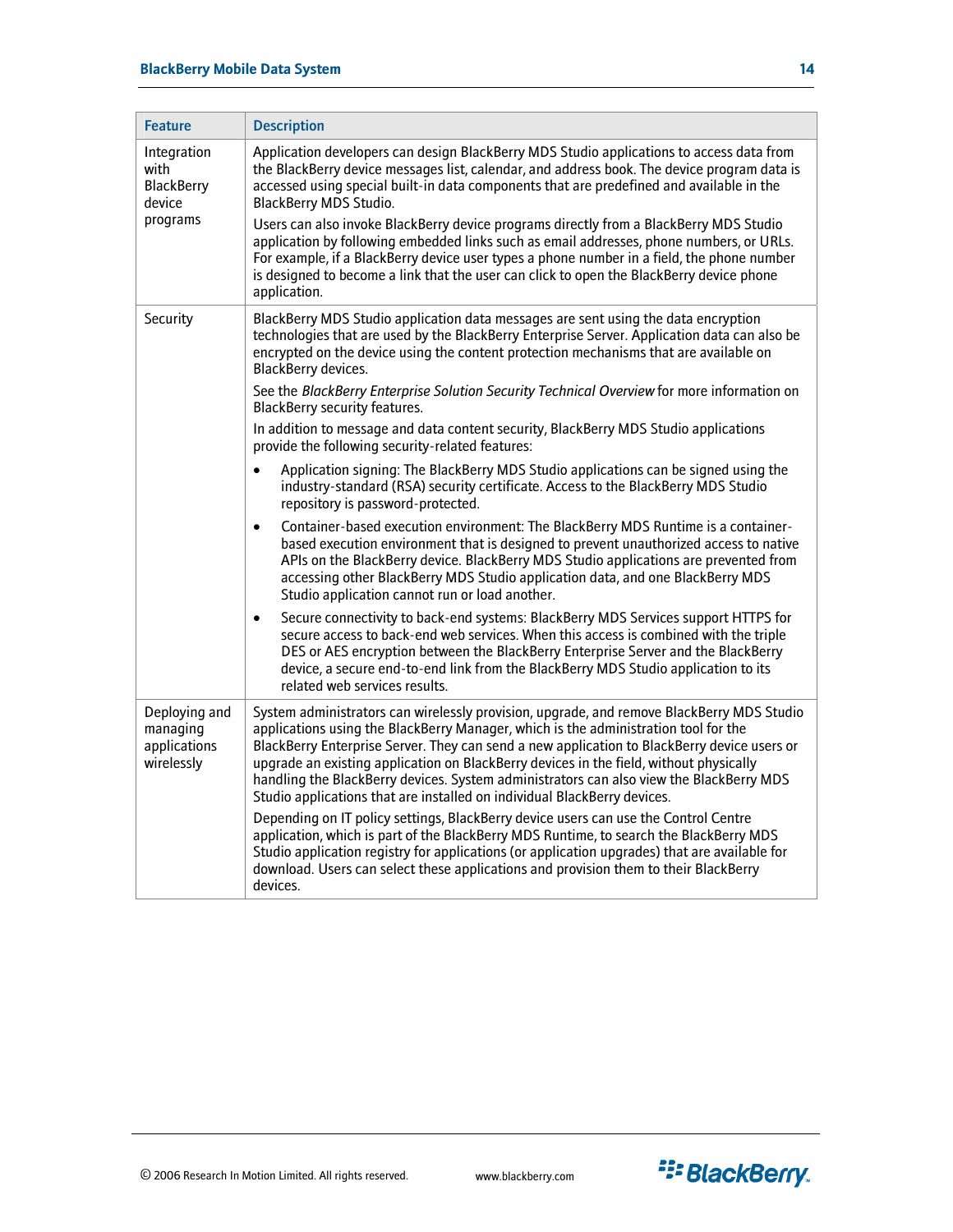# <span id="page-14-1"></span><span id="page-14-0"></span>Creating BlackBerry MDS Java applications

BlackBerry devices provide a Java ME wireless Java environment that is designed to enable developers to create sophisticated custom applications within the standard client/server model.

Application developers can create custom Java applications with sophisticated user interfaces for data entry and searching, multithreading, internationalization, network communication, and local data storage. Applications can communicate with networks using standard TCP and HTTP connections, regardless of the underlying wireless network. The BlackBerry MDS Connection Service typically sets up the TCP connection on behalf of the application.

Application developers can also create custom applications that integrate tightly with core BlackBerry device programs, such as the messages list, personal information management (PIM) programs, phone, and browser, for an essentially seamless user experience.

| WED, APR 7<br>2.23<br>3:15am | My Customers<br>Hide Menu                                             |
|------------------------------|-----------------------------------------------------------------------|
| <b>Base</b><br>$T = -1$      | muCRM<br>New Company.<br>myCRM Company A<br>View/Edit Company         |
| $\bar{m}$                    | myCRM Company B<br>Delete Company<br>myCRM Company C                  |
|                              | New Call Report<br>myCRM Developers<br>View Call Report<br>myCRM Inc. |
|                              | Options<br>myCRM Investments<br>Help                                  |
| CALL<br>REPORT               | myCRM Limited<br>Close<br>myCRM Partners                              |
| <b>Call Report</b>           | myCRM Planners<br>$C1$ $C2$ $C3$ $C4$ $C5$ $C6$                       |

BlackBerry MDS Java application that accesses a CRM system

### Java development tools

The BlackBerry Java Development Environment (JDE) includes

- graphical integrated development environment (IDE)
- BlackBerry device simulator
- BlackBerry server simulation tools
- CLDC, MIDP, and BlackBerry APIs
- sample applications

The IDE includes a full suite of editing and debugging tools that are optimized for developing BlackBerry applications. In addition, the IDE includes simulation tools that provide a complete Windows type environment, which is designed to simulate user interfaces and user interaction, network connections, email services, and wireless data synchronization.

### BlackBerry MDS Java application features

<span id="page-14-2"></span>

| <b>Feature</b>            | <b>Description</b>                                                                                                                                     |  |
|---------------------------|--------------------------------------------------------------------------------------------------------------------------------------------------------|--|
| Java standards<br>support | With BlackBerry Device Software version 4.0 or later, the BlackBerry Java implementation<br>supports the following Java Specification Requests (JSRs): |  |
|                           | JSR 185: Java Technology for the Wireless Industry (JTWI)                                                                                              |  |
|                           | JSR 139: Connected Limited Device Configuration (CLDC) version 1.1<br>$\bullet$                                                                        |  |
|                           | JSR 118: Mobile Information Device Profile (MIDP) version 2.0<br>$\bullet$                                                                             |  |
|                           | JSR 75: Portable Digital Assistant Profile (PDAP) - PIM APIs only<br>٠                                                                                 |  |
|                           | JSR 120: Wireless Messaging API (WMA) version 1.1<br>٠                                                                                                 |  |
|                           | JSR 135: Mobile Media APIs (MMA) version 1.1 - subset defined in MIDP version 2.0<br>$\bullet$                                                         |  |
|                           | JSR 179: Location API for Java ME<br>٠                                                                                                                 |  |
|                           | BlackBerry Device Software version 4.0 or earlier supports CLDC version 1.0 (JSR 30) and                                                               |  |

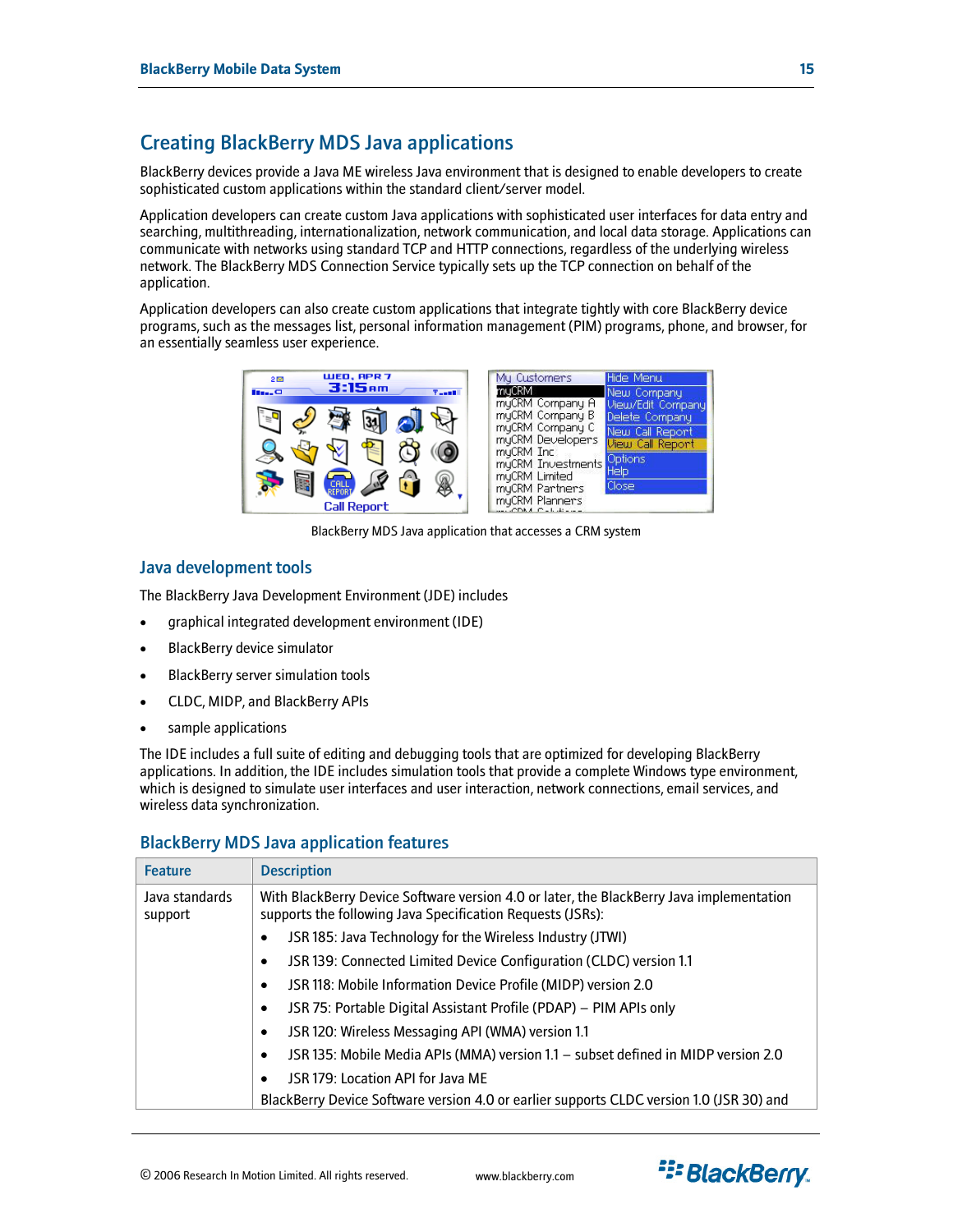| <b>Feature</b>              | <b>Description</b>                                                                                                                                                                                                                                                                                                                                                                                                                     |
|-----------------------------|----------------------------------------------------------------------------------------------------------------------------------------------------------------------------------------------------------------------------------------------------------------------------------------------------------------------------------------------------------------------------------------------------------------------------------------|
|                             | MIDP version 1.0 (JSR 37).                                                                                                                                                                                                                                                                                                                                                                                                             |
| User interface              | The BlackBerry JDE provides two sets of APIs for creating application user interfaces (UI):<br>standard MIDP APIs and BlackBerry APIs. The BlackBerry UI APIs are a library of pre-built<br>user interface components, which provide default layout and behavior that is consistent<br>with core the BlackBerry programs.                                                                                                              |
|                             | Screen components provide a standard screen layout, a default menu, and standard<br>$\bullet$<br>behavior when the user presses the Escape button or clicks the trackwheel.                                                                                                                                                                                                                                                            |
|                             | Field components provide standard user interface elements for date selection, radio<br>$\bullet$<br>buttons, check boxes, lists, text fields and labels, and gauge slider controls.                                                                                                                                                                                                                                                    |
|                             | Layout managers provide the ability to arrange components on a screen in standard<br>$\bullet$<br>ways, such as horizontally, vertically, or in a left-to-right flow.                                                                                                                                                                                                                                                                  |
|                             | The BlackBerry UI APIs also provide flexibility for application developers to create custom<br>user interfaces with specialized layouts such as tables or grids and custom user interaction.                                                                                                                                                                                                                                           |
|                             | The BlackBerry Java implementation uses a standard Java event model to receive and<br>respond to specific types of events. For example, applications can receive and respond to<br>both user events, such as the user clicking the trackwheel or typing on the keyboard, and<br>system events, such as global alerts, real-time clock changes, and USB port connections.                                                               |
| Data storage                | The BlackBerry JDE provides two sets of APIs to store persistent data across BlackBerry<br>device resets: standard MIDP APIs and BlackBerry APIs. The BlackBerry Persistence APIs<br>enable applications to store entire objects in the file system and provide features to<br>optimize data grouping, searching, and performance and store structures such as hash<br>tables, ordered arrays, and trees, to provide faster searching. |
|                             | Application developers can add the capability for users to back up and restore application<br>databases either wirelessly or through the BlackBerry Desktop Software.                                                                                                                                                                                                                                                                  |
|                             | System administrators can set an IT policy to determine whether applications can store data<br>in persistent storage.                                                                                                                                                                                                                                                                                                                  |
| <b>Network</b><br>transport | Depending on the environment and the application requirements, BlackBerry devices can<br>connect to both corporate intranets and the Internet through various gateways, including<br>the BlackBerry Enterprise Server hosted by the enterprise or a gateway hosted by the<br>wireless service provider <sup>2</sup> .                                                                                                                  |
|                             | BlackBerry devices are designed to support a wide range of network transport protocols $3$ ,<br>including:                                                                                                                                                                                                                                                                                                                             |
|                             | HTTP and HTTPS<br>$\bullet$                                                                                                                                                                                                                                                                                                                                                                                                            |
|                             | TCP, SSL, and TLS sockets<br>$\bullet$                                                                                                                                                                                                                                                                                                                                                                                                 |
|                             | email messages<br>$\bullet$                                                                                                                                                                                                                                                                                                                                                                                                            |
|                             | User Datagram Protocol (UDP) datagrams<br>٠                                                                                                                                                                                                                                                                                                                                                                                            |
|                             | <b>Short Message Service (SMS)</b><br>٠                                                                                                                                                                                                                                                                                                                                                                                                |
|                             | Multimedia Messaging Service (MMS) is supported on some BlackBerry devices<br>$\bullet$                                                                                                                                                                                                                                                                                                                                                |
| Access to<br>system         | Custom applications can access system-wide resources on the BlackBerry device. For<br>example, applications can                                                                                                                                                                                                                                                                                                                        |
| resources                   | retrieve information on the state of the BlackBerry device radio and current signal level<br>$\bullet$                                                                                                                                                                                                                                                                                                                                 |
|                             | retrieve BlackBerry device information, such as the battery power level                                                                                                                                                                                                                                                                                                                                                                |
|                             | notify users when an event occurs by generating an audio tone or a vibration<br>$\bullet$                                                                                                                                                                                                                                                                                                                                              |

<span id="page-15-0"></span> $^2$  The security features that this document describes might not be available when using network gateways that are hosted by the wireless service provider.<br><sup>3</sup> Each type of network transport depends on the wireless service provider's specific capabilities. Application developers must work closely

 $\overline{a}$ 



<span id="page-15-1"></span>with wireless service providers to determine service availability.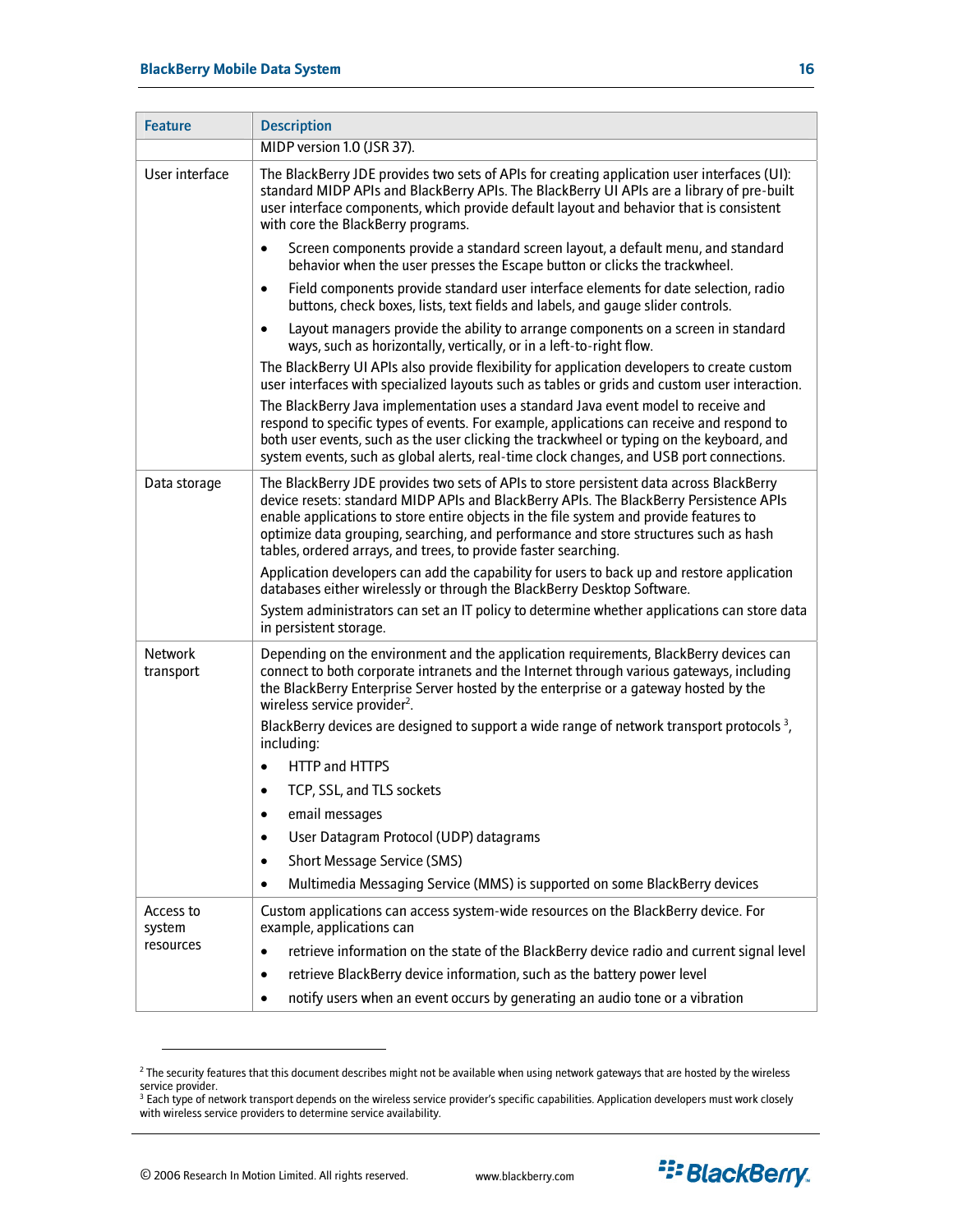| <b>Feature</b>                        | <b>Description</b>                                                                                                                                                                                                                                                                                                                                                                                                                                                                                     |  |
|---------------------------------------|--------------------------------------------------------------------------------------------------------------------------------------------------------------------------------------------------------------------------------------------------------------------------------------------------------------------------------------------------------------------------------------------------------------------------------------------------------------------------------------------------------|--|
|                                       | retrieve statistics on memory use in the BlackBerry JVM<br>$\bullet$                                                                                                                                                                                                                                                                                                                                                                                                                                   |  |
|                                       | log events into the persistent file system<br>$\bullet$                                                                                                                                                                                                                                                                                                                                                                                                                                                |  |
|                                       | System administrators control the resources that specific applications can access.                                                                                                                                                                                                                                                                                                                                                                                                                     |  |
| Advanced                              | BlackBerry MDS Java applications can use several advanced BlackBerry Java APIs:                                                                                                                                                                                                                                                                                                                                                                                                                        |  |
| utilities                             | Multilanguage support: An internationalization API provides discrete language<br>$\bullet$<br>resources.                                                                                                                                                                                                                                                                                                                                                                                               |  |
|                                       | XML parser: An XML API, which is compatible with the Simple API for XML (SAX),<br>$\bullet$<br>provides integrated XML and Wireless Application Protocol Binary XML (WBXML)<br>parsing and serialization.                                                                                                                                                                                                                                                                                              |  |
|                                       | Cryptography: A robust set of APIs provides applications with a range of cryptographic<br>٠<br>functions.                                                                                                                                                                                                                                                                                                                                                                                              |  |
|                                       | Content protection: An API encrypts application-specific content on the BlackBerry<br>$\bullet$<br>device.                                                                                                                                                                                                                                                                                                                                                                                             |  |
| Pushing content<br>to users           | BlackBerry MDS Java applications can use HTTP POST or PAP requests to send information<br>proactively to the BlackBerry device.                                                                                                                                                                                                                                                                                                                                                                        |  |
|                                       | The request headers include information about the content to be pushed, the destination<br>BlackBerry device or user, and the BlackBerry device application for which the data is<br>intended (such as the BlackBerry Browser or a custom application). The request body<br>contains the content. When the connection service on the BlackBerry Enterprise Server<br>receives the HTTP POST message, it initiates the connection to the BlackBerry devices.                                            |  |
| Integration with<br><b>BlackBerry</b> | The BlackBerry JDE provides APIs that enable custom applications to interact with standard<br><b>BlackBerry device applications:</b>                                                                                                                                                                                                                                                                                                                                                                   |  |
| applications                          | Messages: Applications can send and receive email messages through the BlackBerry<br>$\bullet$<br>Enterprise Server or BlackBerry Internet Service ™.                                                                                                                                                                                                                                                                                                                                                  |  |
|                                       | PIM: Applications can access and store PIM data, including calendar appointments,<br>$\bullet$<br>address book contacts, and tasks.                                                                                                                                                                                                                                                                                                                                                                    |  |
|                                       | Phone: Applications can receive and make phone calls, and read and write phone logs.<br>$\bullet$                                                                                                                                                                                                                                                                                                                                                                                                      |  |
|                                       | Browser: Applications can display web pages using the BlackBerry Browser.<br>$\bullet$                                                                                                                                                                                                                                                                                                                                                                                                                 |  |
|                                       | Invocation: Applications can open the address book, calendar, memos list, messages<br>$\bullet$<br>list, phone, or tasks list.                                                                                                                                                                                                                                                                                                                                                                         |  |
|                                       | Menu item: Applications can add custom menu items to BlackBerry applications.<br>$\bullet$                                                                                                                                                                                                                                                                                                                                                                                                             |  |
| Security                              | Application control: System administrators can control whether users can install and<br>$\bullet$<br>run third-party applications, and they can view which applications have been installed<br>on specific BlackBerry devices.                                                                                                                                                                                                                                                                         |  |
|                                       | Access to memory: The BlackBerry Java implementation is designed to inhibit<br>$\bullet$<br>applications from causing problems accidentally or maliciously in other applications or<br>on the BlackBerry device. Java applications can write only to BlackBerry device memory<br>that is allocated specifically for use by the BlackBerry JVM, and they cannot access the<br>virtual memory or the persistent storage of other applications (unless they are<br>specifically granted access to do so). |  |
|                                       | Custom applications can only access persistent storage or user data, or communicate<br>with other applications, through specific APIs. Research In Motion (RIM) must digitally<br>sign applications that use certain BlackBerry APIs to provide an audit trail of<br>applications that use sensitive APIs.                                                                                                                                                                                             |  |
| Deploying<br>applications             | System administrators can install applications on behalf of users, or they can permit users<br>to install applications themselves. In both cases, system administrators make applications<br>available wirelessly or through the desktop software.                                                                                                                                                                                                                                                     |  |
|                                       | Wireless: System administrators can mark applications as required for specific users,<br>and send these applications wirelessly to users for automatic installation. System                                                                                                                                                                                                                                                                                                                            |  |

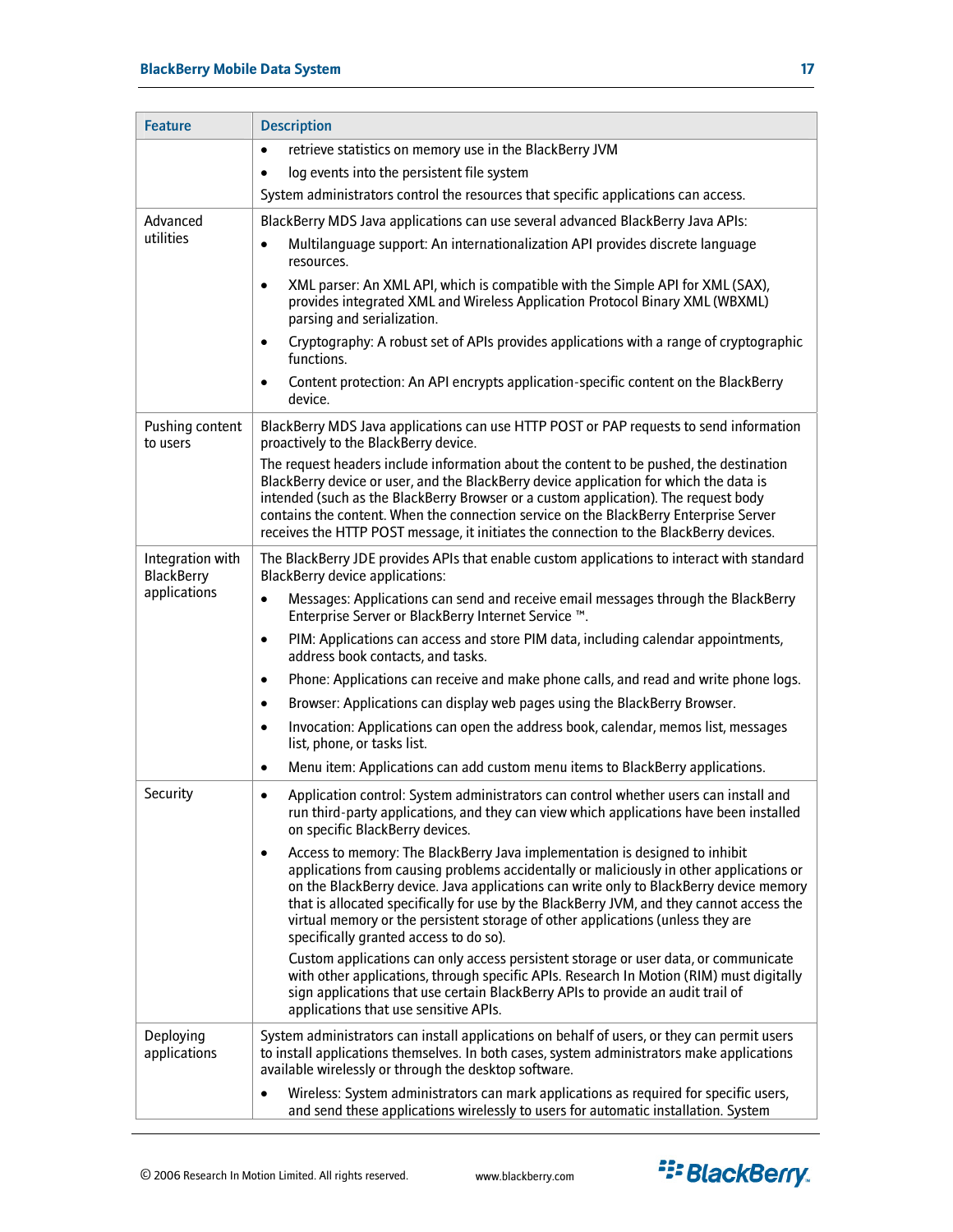<span id="page-17-0"></span>

| <b>Feature</b>           | <b>Description</b>                                                                                                                                                                                                                                                                                                                                           |
|--------------------------|--------------------------------------------------------------------------------------------------------------------------------------------------------------------------------------------------------------------------------------------------------------------------------------------------------------------------------------------------------------|
|                          | administrators can also maintain a list of approved applications on an intranet site<br>where users can download them wirelessly using the BlackBerry Browser. Upgrades to<br>core BlackBerry device programs cannot be performed wirelessly.                                                                                                                |
|                          | To install applications wirelessly, application developers must make two files available:                                                                                                                                                                                                                                                                    |
|                          | an application descriptor (.jad) file<br>$\circ$                                                                                                                                                                                                                                                                                                             |
|                          | the .jar or compiled .cod files for the application; in the BlackBerry Browser,<br>$\circ$<br>the user selects the .jad file to download the application                                                                                                                                                                                                     |
|                          | Desktop: System administrators can use the standalone BlackBerry Application Loader<br>$\bullet$<br>to install and provision approved applications for users from a central location. System<br>administrators can provision multiple BlackBerry devices simultaneously. Users can<br>also use optional BlackBerry Desktop Software to install applications. |
| Managing<br>applications | System administrators can control how each application is implemented and used in the<br>enterprise through the BlackBerry Manager.                                                                                                                                                                                                                          |
|                          | System administrators can control the BlackBerry device and network resources that each<br>custom application can access, including whether an application can                                                                                                                                                                                               |
|                          | store and access persistent storage on the BlackBerry device<br>$\bullet$                                                                                                                                                                                                                                                                                    |
|                          | communicate with other applications (interprocess communication)<br>$\bullet$                                                                                                                                                                                                                                                                                |
|                          | open various types of wireless connections behind the corporate firewall, outside the<br>$\bullet$<br>corporate firewall, or both                                                                                                                                                                                                                            |
|                          | These application-specific policies enable system administrators to maintain corporate data<br>security on the BlackBerry device and on the corporate network.                                                                                                                                                                                               |
|                          | System administrators can also define globally which applications users are permitted to<br>install. System administrators can prevent users from using third-party applications that<br>they have already installed on the BlackBerry device, effectively disabling the applications.                                                                       |

# Getting started with BlackBerry MDS

Consider your wireless enterprise requirements, as well as your in-house development expertise, and choose the appropriate application development approach.

- If you have little in-house development expertise or need to integrate a common system, consider buying a third-party solution from an independent software vendor (ISV). Many complete solutions provide both the BlackBerry device client and the server middleware to deploy a wireless application.
- If you need to make web-based content available or you can convert data to a web markup format, consider using the BlackBerry Browser on the BlackBerry device. By using the browser, you avoid having to do any custom Java development on the BlackBerry device, and you do not have to provision or manage custom BlackBerry device applications.
- If the browser approach is insufficient, consider creating a custom Java application or BlackBerry MDS Studio application. One of these application strategies might be an appropriate choice for several reasons:
	- User interface: Your application requires additional functionality for data entry and navigation.
	- Data storage: Users require access to data even when they are outside a wireless coverage area.
	- Local processing: Some data processing must be performed on the BlackBerry device instead of on the server.
	- Data management: Users need to add or manage data on the BlackBerry device.
- If existing public or private web services offer functionality that you can use, consider creating a BlackBerry MDS Studio application to make that functionality available on the BlackBerry device.
- Whatever strategy you choose, consider adding push services to your application through the connection service. Push services are a good choice if most of the data originates on the server, and users need to know when data is added or changed.

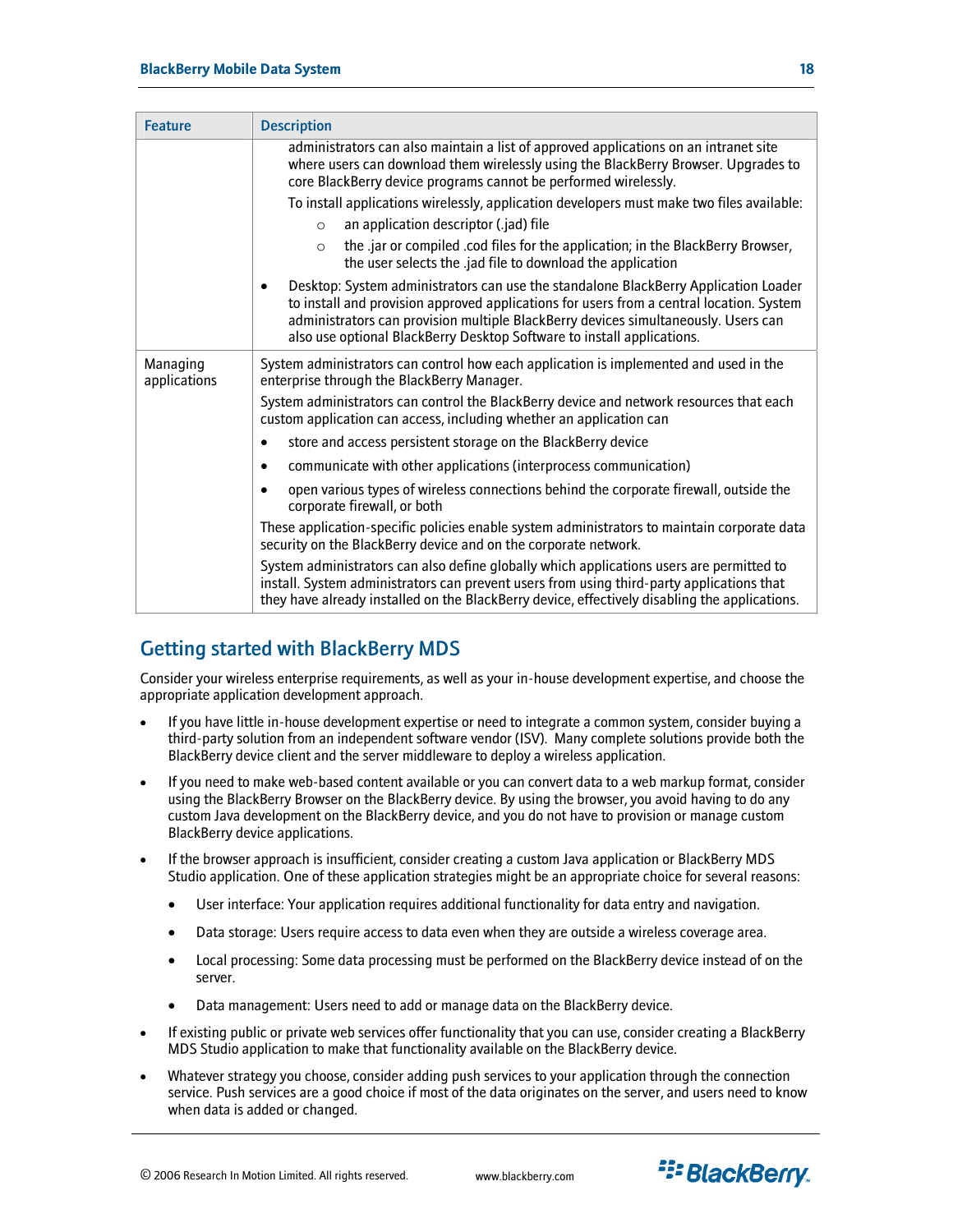- <span id="page-18-0"></span>• Decide how to integrate your legacy systems and databases. Use standard enterprise programming to create the middleware that provides access to legacy systems through the connection service, or consider buying a third-party middleware solution.
- Consider the security level that your organization requires, and determine the most appropriate development approach to make sure that your security concerns are met.
- Sign up for the appropriate RIM developer support program. Go to www.blackberry.com/developers for details.

### Information resources

| <b>Resource</b>                                                              | <b>Description</b>                                                                    |  |
|------------------------------------------------------------------------------|---------------------------------------------------------------------------------------|--|
| <b>BlackBerry Enterprise Solution Security Technical</b><br>Overview         | <b>BlackBerry security</b>                                                            |  |
| <b>Enterprise Solutions Guide for BlackBerry 2005 -</b><br>2006              | third-party solutions                                                                 |  |
| <b>BlackBerry Wireless Handheld Browser Content</b><br>Developer Guide       | creating wireless web content                                                         |  |
| <b>BlackBerry MDS Studio Getting Started Guide</b>                           | making web services available on BlackBerry devices                                   |  |
| <b>BlackBerry Application Developer Guide</b>                                | creating custom BlackBerry device applications<br>integrating enterprise applications |  |
| <b>BlackBerry Enterprise Server Feature and Technical</b><br><b>Overview</b> | <b>BlackBerry Enterprise Server features</b>                                          |  |
| <b>BlackBerry Enterprise Server System</b><br><b>Administration Guide</b>    | deploying and managing applications                                                   |  |
| <b>BlackBerry Enterprise Server IT Policy Reference</b><br>Guide             | IT security policies<br>IT commands                                                   |  |

For BlackBerry technical documentation, go to [www.blackberry.com/go/docs](http://www.blackberry.com/go/docs).